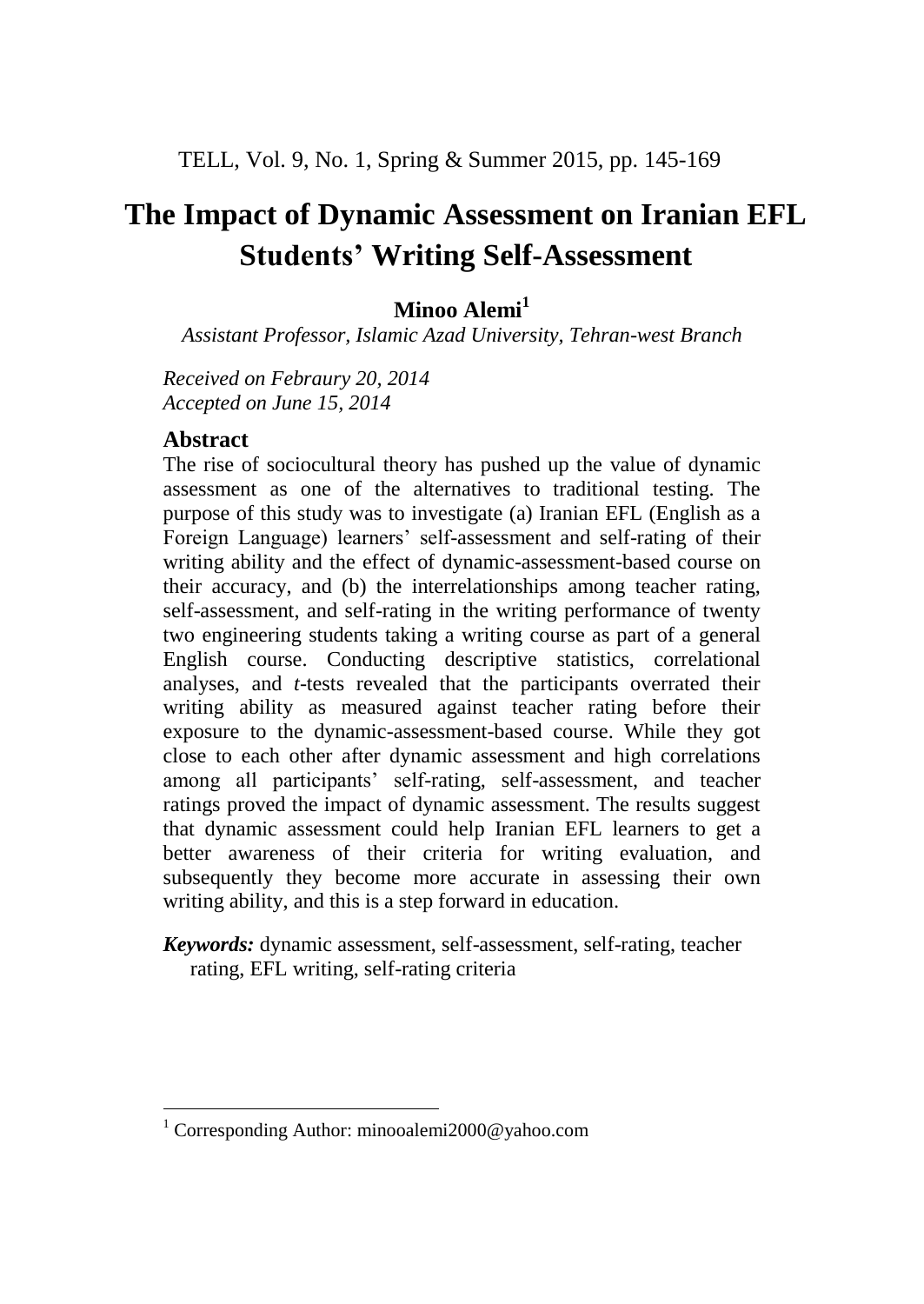The Impact of Dynamic Assessment on Iranian EFL

# **1. Introduction**

Assessment, as defined by Lynch (2001), is a range of procedures that includes measurement and testing but is not restricted to these forms. It is the systematic information we gather in order to make decisions about individuals, resulting from tests or other measurement procedures. The main purpose of assessment is to support the teaching/learning process. According to Gipps (1994), assessment is undergoing a paradigm shift from a psychometric to a broader model of educational assessment. Dynamic Assessment posits a qualitatively different way of thinking about assessment from how it has traditionally been understood by classroom teachers and researchers. The pedagogical approach of assessment, understanding learners' abilities, instruction, and supporting learner development are a dialectically integrated activity called dynamic assessment (Poehner, 2008).

The advent of Dynamic Assessment is under the result of the Sociocultural Theory of Mind (SCT), proposed by Vygotsky. Nowadays, educational settings are dependent on a dialogically integrated activity of assessment and instruction (Poehner, 2005, 2008; Lantolf and Poehner, 2004; Lantolf and Thorne, 2006).

One of the prominent studies about the effect of Dynamic Assessment on EFL writing was carried out by Xiaoxiao and Yan (2010). Despite the large amount of contributions of Dynamic Assessment to  $L_2$  pedagogy, very few studies have been done in EFL writing (e.g. Donato, 2000; Lantolf and Thorne, 2006; Murphy and Maree, 2006). Therefore, the target of Dynamic Assessment (DA) could be achieved through interaction and mediation to facilitate the development of writers.

However, there are lots of research literatures on DA in psychology and general education, the approach is highly new in  $L<sub>2</sub>$  writing. Studies of DA's implications for problems particular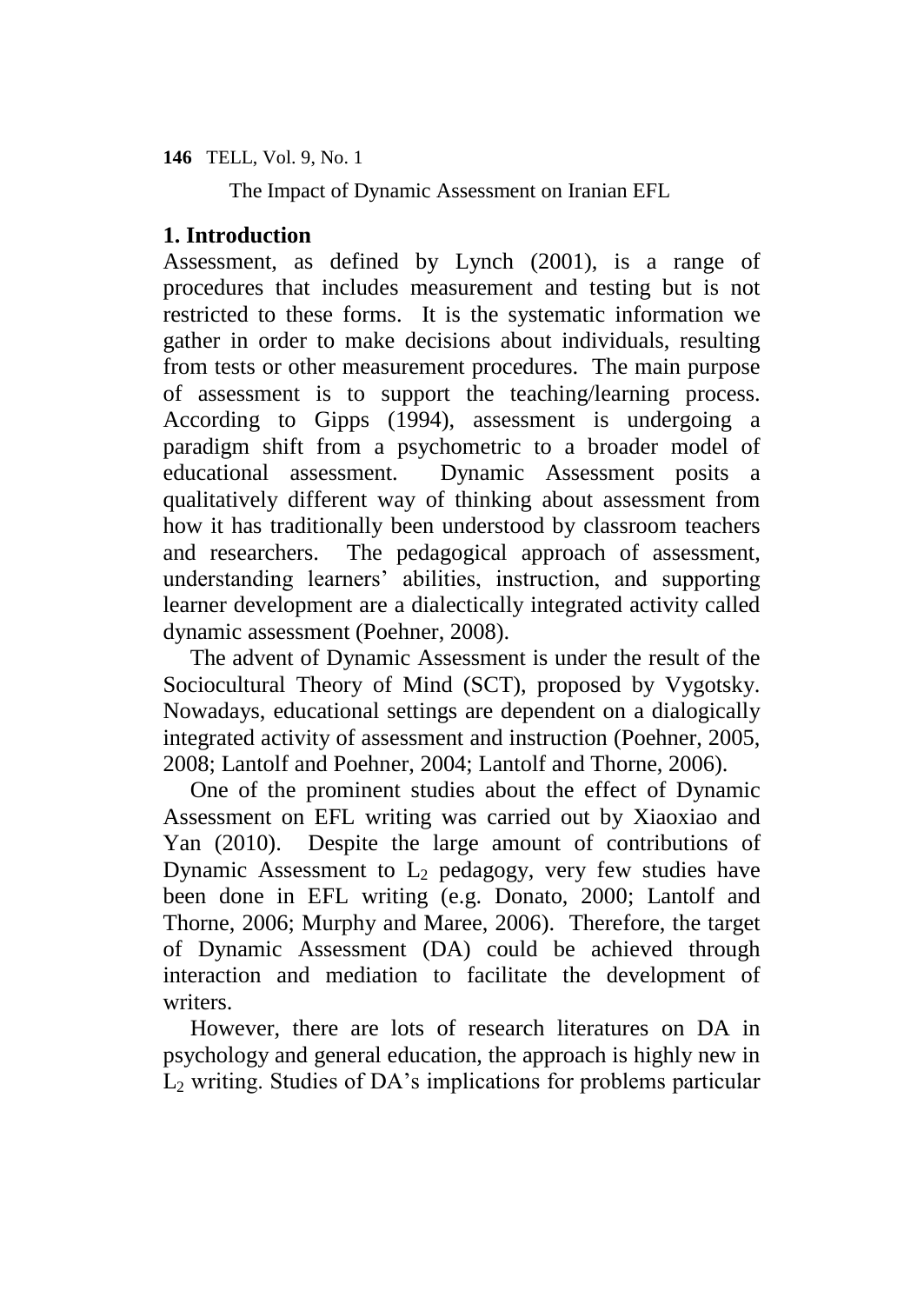to the development of L2 writing have been paid less attention, and there is a lot of room to work on it.

### **2. Review of Literature**

Considering the underlying premises of the Sociocultural Theory (SCT), two aspects are given a pivotal role: the social environment as an impetus to drive individuals forward and the cultural artifacts to trigger the dynamics of thinking and acting. In this regard, individuals should be provided with ample opportunities to expand their knowledge and capabilities while engaged in social mediation and dialogic interaction. A recurrently mentioned account of Vygotsky's formulation of cultural development that is extrinsically bound to the concept of Zone of Proximal Development (ZPD) is almost prevalent throughout the mainstream of Dynamic Assessment. The genesis of cultural development is on the two distinctive social and psychological planes. At the interpsychological phase, social interaction and supportive intervention lead individuals to the higher level of attainment. At the intrapsychological phase, the external regulatory structures are gradually being transformed through the process of internalization to the internal cognitive and motor functions with resort to automatic processing (Vygotsky, 1978, 1981, cited in Lantolf and Thorne, 2006). Additionally, such a notion of assisted performance offers a favorable moment to individuals to further develop their abilities and to progress from other-regulation to self-regulation. Hence, Lantolf and Poehner (2004) put a high emphasis on the unification of assessment (the systematic representation of individuals' achievement) and instruction (the provision of a finely tuned mediation). Such a movement ultimately results in the establishment of a diagnostic tool to investigate the causes of poor performance on the one hand and a prognostic tool to enable the individual to go beyond the current level of functioning with increasing reliance on the external support on the other.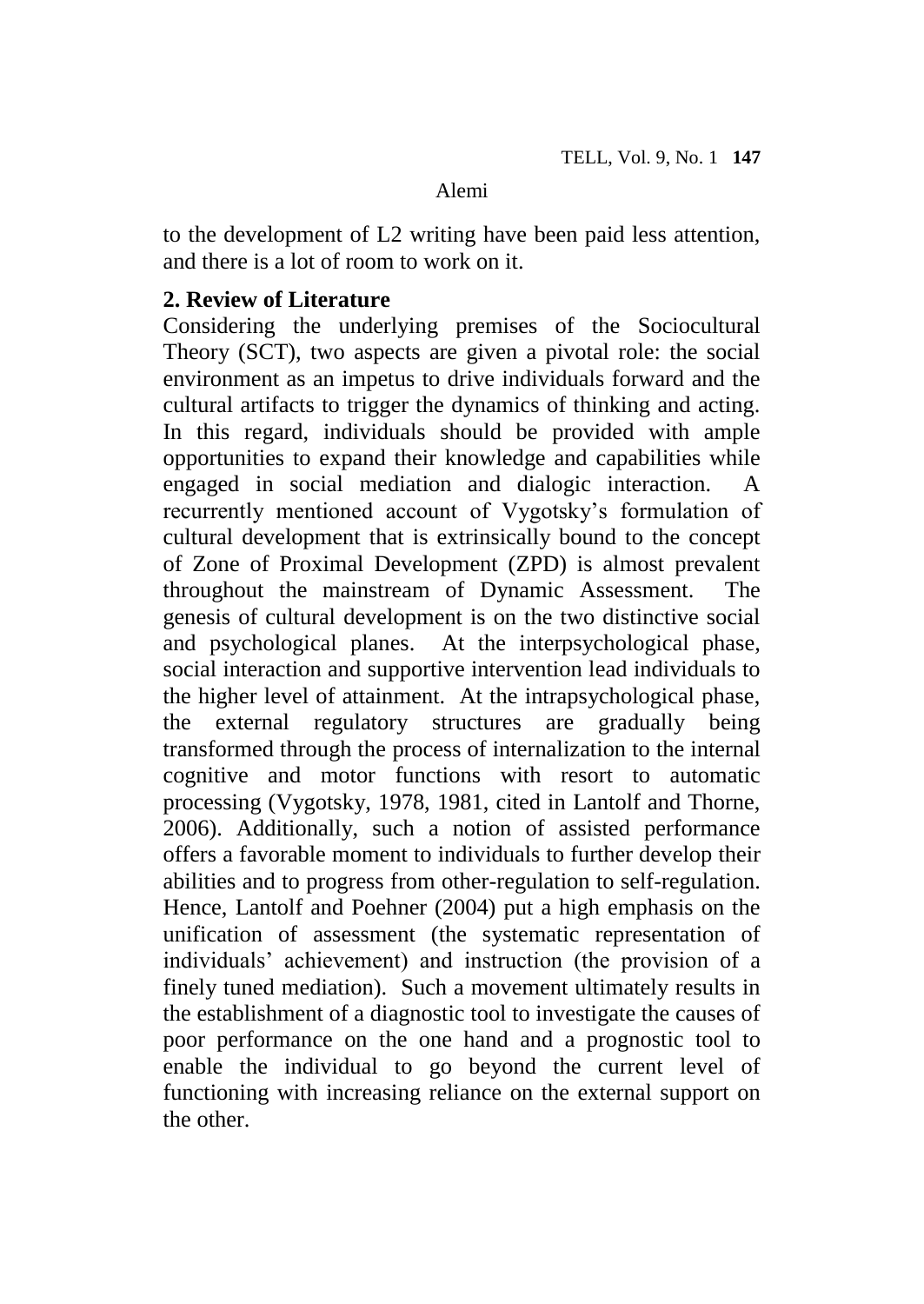The Impact of Dynamic Assessment on Iranian EFL

In line with the fundamental properties that basically underlie Vygotsky's conceptual understanding of development, it should be noted that the solo performance of a person renders an inadequate account of the individuals' mastery level. In a similar vein, just a cursory look at the substantial procedures of Dynamic Assessment indicates that the results of an intervention that leads individuals to the subsequent developmental levels are part of the different formats of assessment (Sternberg and Grigorenko, 2002; cited in Poehner, 2005, 2008). Regarding the sandwich format, the instruction or, in other terms, the mediation phase is "sandwiched" between the pretest and posttest to bring the final results; however, the cake format which interestingly resembles the layers on a cake forms the unified whole as concurrently linked to the graded series of hints to remove the successive impediments. In this case, assessment is as an instructional intervention n a systematic manner. In unpredictable circumstances, the successive hints or the "graduated prompt approach" proposed by Campione and Brown (1985, 1987; cited in Wang, 2010) should be implemented within the dynamics of learning and teaching. The implementation of the series of hints is systematically in accordance with the specific requirements of the context of occurrence. At the outset, the presentation of "general hints" is normally intervening in the administration procedures of assessment and then gradually "specific hints" should be provided to modify the incorrect responses rather explicitly.

Two rudimentary models of Dynamic Assessment are of paramount significance. The interactionist account depicts the relation between the learner and the mediator with reference to the dialogic cooperation in a roughly qualitative fashion, while those static psychometric properties of assessment are taken into consideration with the application of the easily quantifiable account of intervention to meet the "predetermined endpoints" (Lantolf and Poehner, 2004; Poehner, 2005, 2008). Importantly,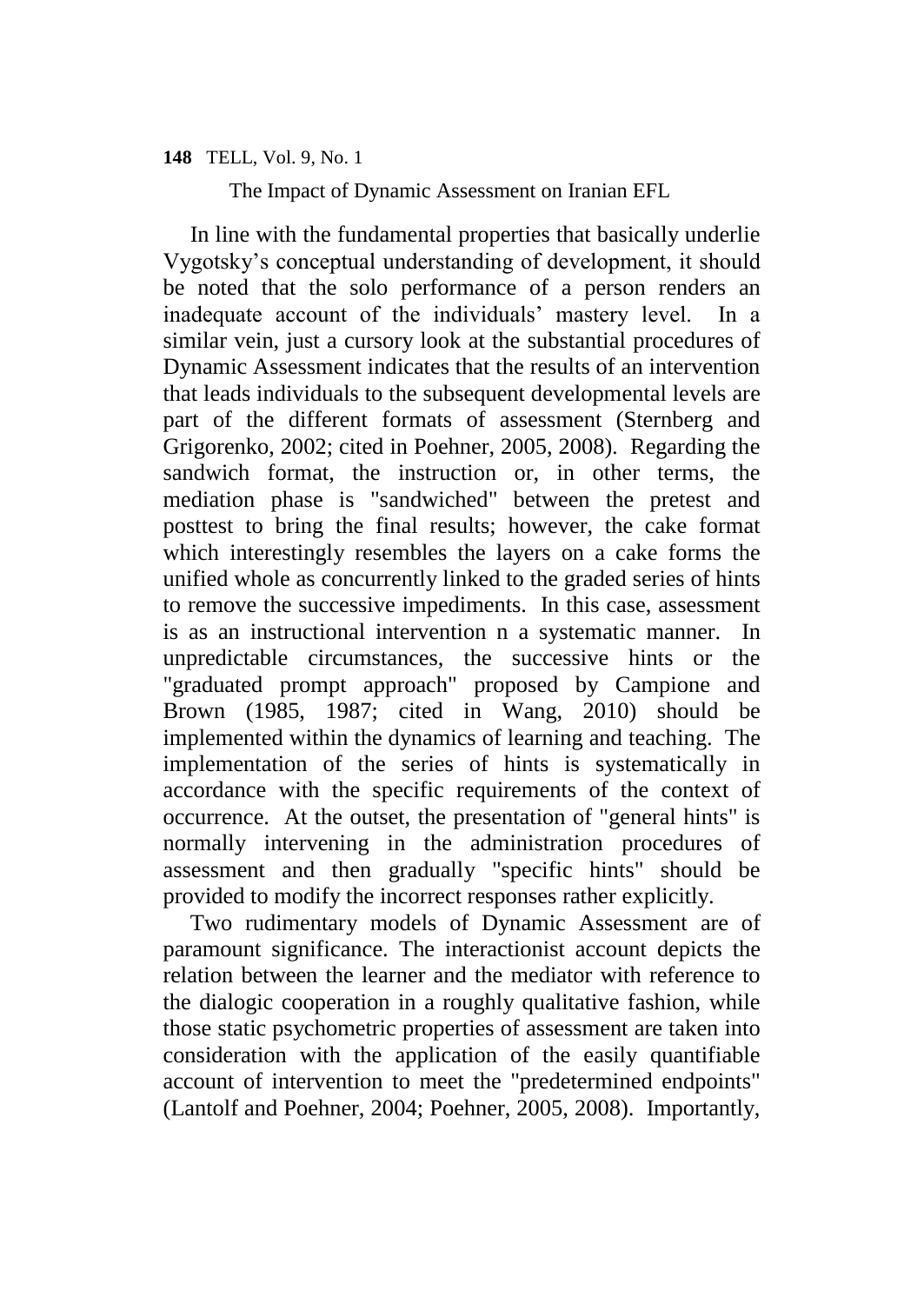the ontological perspectives on human abilities are heavily contingent upon the above-mentioned theoretical constructs that are inherently derived from Vygotsky's conceptualization of the mediated mind. Following the Sociocultural Theory (SCT) as a departure point that causes a dichotomy between widely-held practices and traditional approaches, a number of controversial issues should be accounted. First and foremost, the unification of mental and physical possessions as the representative of the individual-social boundary is implied. One of the central points that requires certain degree of attention is a dialectical perspective that relies notably on an organic and inseparable wholeness to elucidate individually-oriented functions (attention-retention- intention) and socially constructed interplays (Lantolf & Poehner, 2007). On the whole, real life embedded in contextual and symbolic representations is also dialectically organized to bring an organic unity. Regarding the notion of the mediated mind, the physical and symbolic tools which are regularly the byproduct of the cultural development also set the ground for changing the events. The contributions of Sociocultural Theory (SCT) to  $L_2$  development as an interpretive tool to broaden the awareness of educators and to provide learners with assistance to reach the actual developmental level have been investigated from a variety of perspectives.

What casts light on the merits of alternatives in assessment have been partly numerated by Brown and Hudson (1998) and subsequently reiterated by a host of other influential figures (e.g., Huerta-Macias, 2002; Hyland, 2003; Brown, 2004). On the whole, the defining characteristics of alternatives are quite conductive through giving learners an opportunity to control their own procedural and declarative knowledge and alleviating the burden of assessment from the teacher (Dickinson, 1987, cited in Oscarson, 1989; Harris, 1997). Alternatives are crucial in delineating individuals' performances and skills in a rather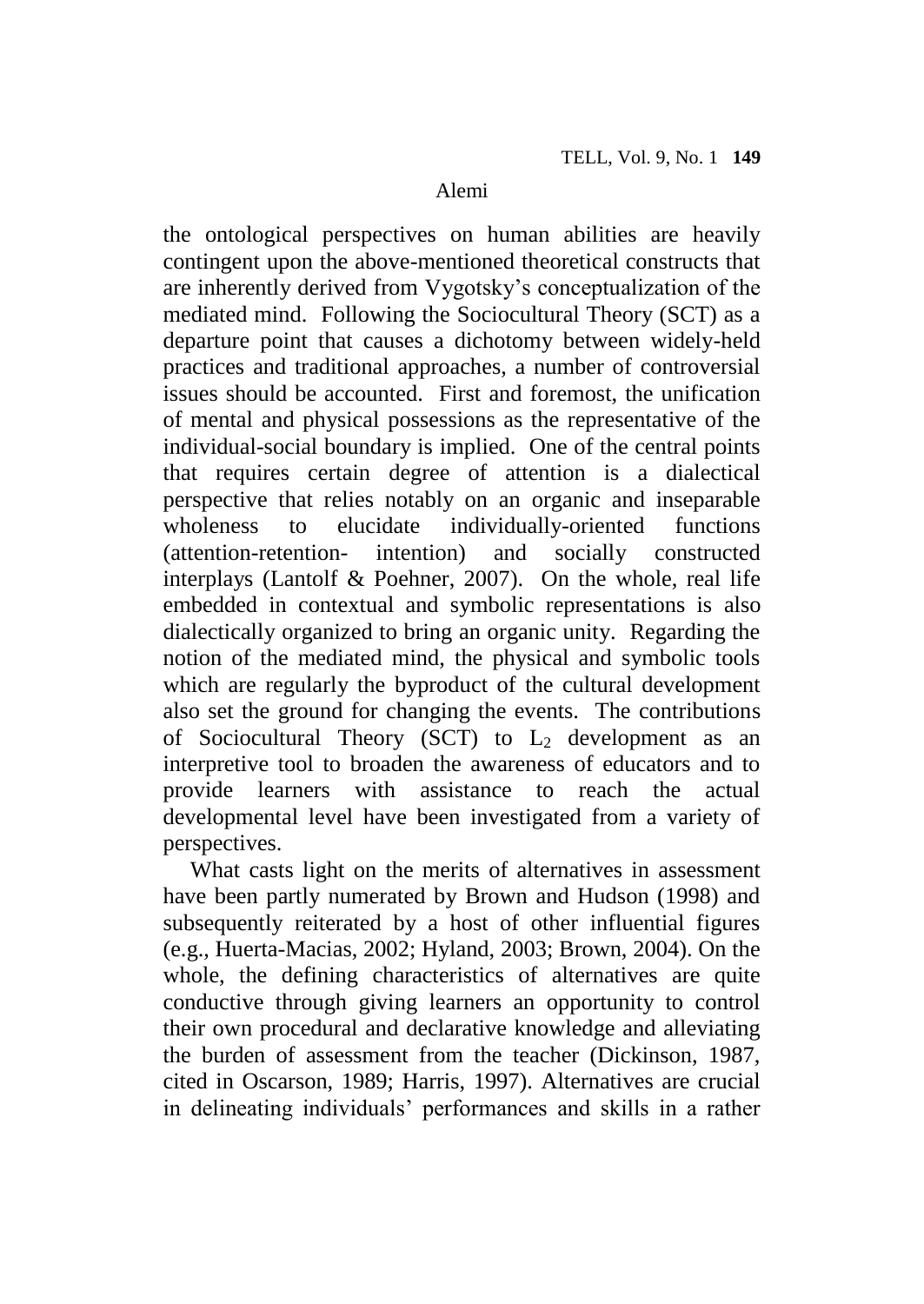The Impact of Dynamic Assessment on Iranian EFL

qualitative mode with the application of certain measurement tools, including portfolios, journals, diaries, conferences, observations, self-assessment, peer-assessment and the like (Brown, 2004) . It's important to keep abreast of the latest developments in recent studies. In this regard, reliability and practicality that have been conventionally considered as the influential characteristics of a comprehensive test should be studied in depth with regard to assessment procedures. However, alternative techniques offer greater washback and authenticity in a discerning way as the hallmarks of such a formative assessment. Under such circumstances, the implementations of the performance-based alternatives which engage learners in higher-order thinking and cyclic evaluation essentially comprise the main bulk of  $L_2$  pedagogy (O'Malley and Valdez Pierce, 1996; cited in Brown, 2004).

What counts primarily is the elicitation of authentic performance within a supportive climate and the enrichment of evaluative procedures with employment of the predominant learner-driven assessment. Initially, what is relevant to the mutual responsibility of learners and teachers is the maintenance of learners' performance profiles and the specification of objectives in advance. Therefore, the endpoints should be clearly specified to prevent learners from being involved in unsolicited tasks and aimless chatter. In other words, learners should be aware of the purpose behind the activity and simultaneously they should be intended to satisfy the requirements of the pedagogical tasks. When learners consciously shoulder the responsibility for their own learning and assessing their own performances in a dynamic fashion, a number of issues may be put forth. A collaborative interaction between teachers and learners should not be limited to the instructional level. Obviously, learners are being interactively involved in monitoring, evaluating and planning their own progress at the assessment level. In contrast with the statutory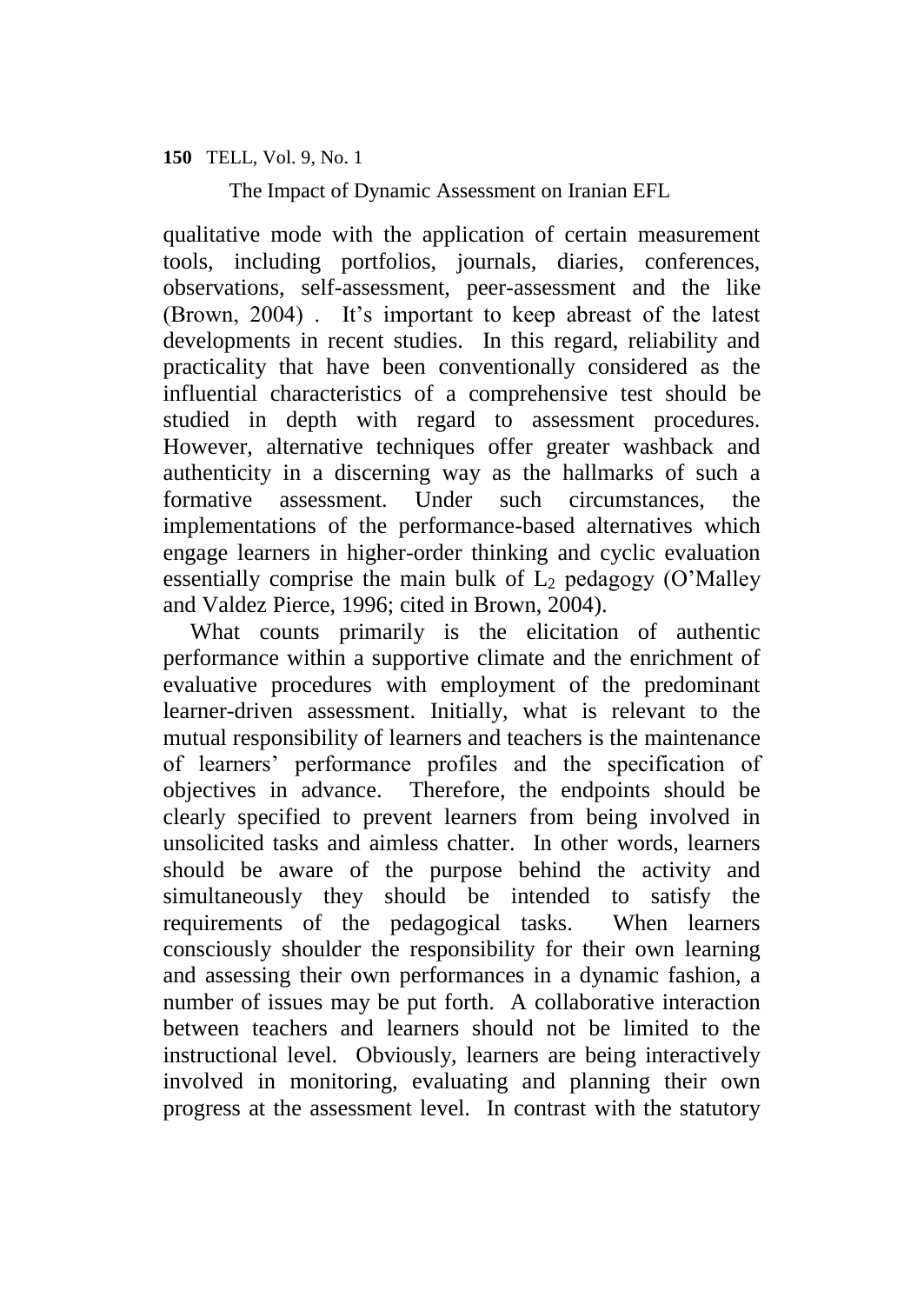end-of-course exam, learners try to render an exhaustive account of their own achievement during the course of instruction for summative and in some cases placement purposes (e.g., Heilenman, 1991; LeBlanc and Painchaud, 1985; all cited in Butler and Lee, 2010). As a result, they are given the role of assessor to self-report their own weaknesses and strengths, learning styles and degree of understanding or mastery level from their perspective through self reflection.

Meanwhile, a clearer picture of students' growth is interactively being drawn during the gradual process of learning. In addition to the compilation of students' performances which is known as portfolio, self-assessment as the impetus of learner autonomy (Harris, 1997) and the medium of reflection emphasizes affective, cognitive, and metacognitive states of learners (Oscarson, 1989). According to Chamot and O'Malley (1994, cited in Harris, 1997), the implementation of self-rating not only provides feedback to the student but also directs the future learning. Under proper guidance, learners should be initially given insights into the notion of monitoring and evaluating others' performance through dialogic interaction and social mediation which prepare the way for the rise of "scaffolded assessment." Then, they gradually develop their abilities with the assistance of professional experts and peers to direct their future development autonomously. In this sense, they should be trained to deal with rating criteria to assess their own performance independently within highly specified rubrics while they are seizing an opportunity to reflect on their own written or spoken recordings during the course of instruction and look at their own products from their viewpoints.

Generally, it should be noted that three issues of validity, reliability and objectivity of alternative assessment that have a close affinity with the standardization of a test should be exhaustively investigated due to their importance (Huerta-Macias, 2002). In line with Bachman and Palmer (1989), self-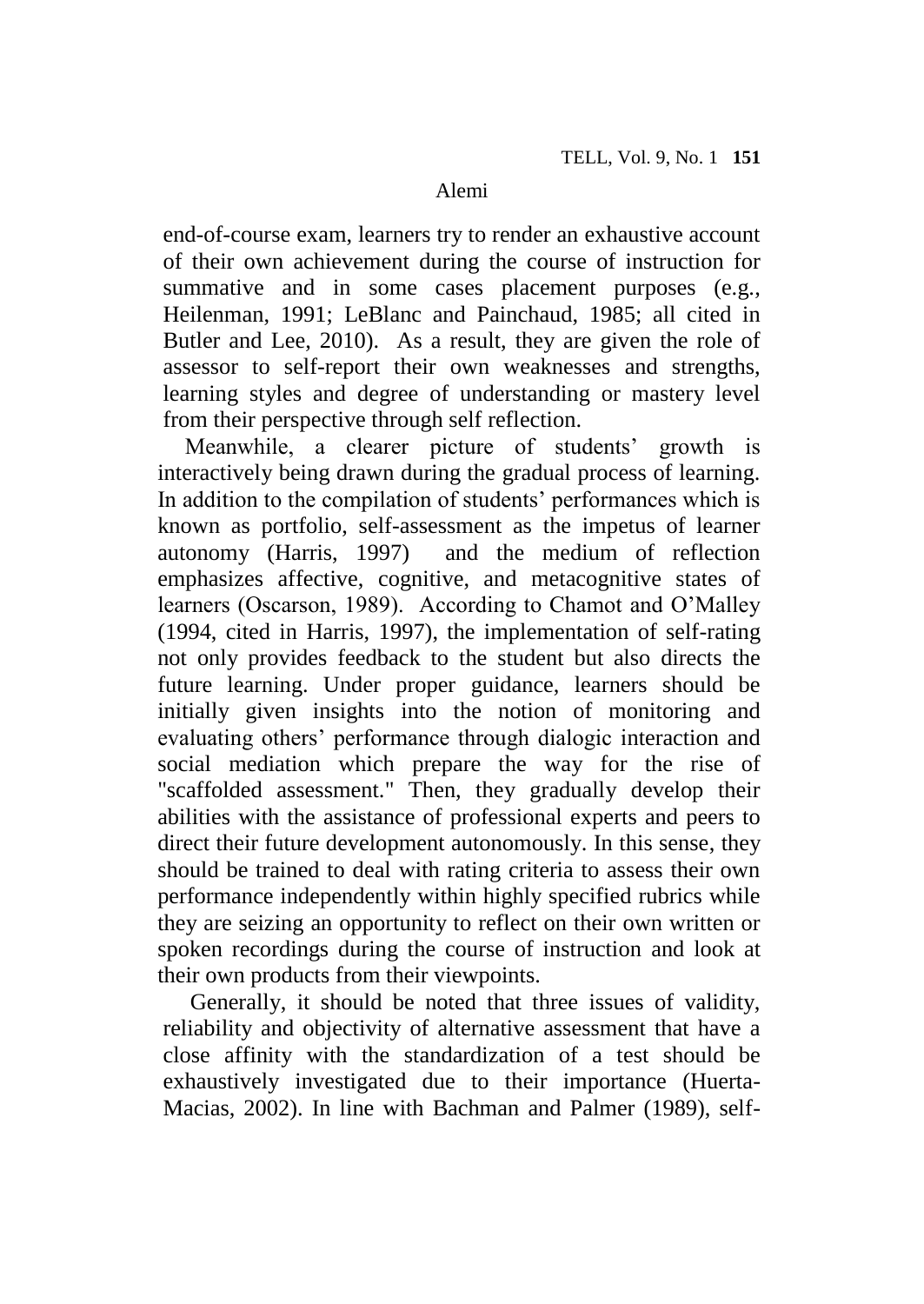The Impact of Dynamic Assessment on Iranian EFL

ratings are valid and reliable measures that indicate the true ability (construct) being measured. Regarding the challenging issue of objectivity, the fact is that the possibility of running an unbiased test has always been one of the central issues of administration. Contrary to our expectation, a standardized test is no more objective than an alternative assessment instrument (Huerta-Macias, 2002). The documentation and evaluation of students' products can be eventually integrated with students' journey through the learning process which is the result of the dialogic interaction between teachers, peers, and learners. Selfassessment as a facilitative and above all evaluative instrument has been set to enrich the teacher-driven and the peer-driven assessments.

The effects of self-assessment as an integral part of productive skills are particularly on the non-linear and generative writing process. It includes planning, sequencing, drafting, revising, and editing which have been hotly debated with the aim of fostering the awareness and stimulating the motivation among writers.

In a similar fashion, Matsuno (2009) stated that the idiosyncratic attributes of individuals are patently manifested in the process of self-rating, while peer-assessors rate the writing products almost leniently. Notably, reflective teachers promote writers to be reflective in a way of taking account of their own modicum of success. Ultimately, the desired objective of all writing pedagogies should be directed toward weaning writers away from instructors while training them to develop their own abilities to fulfill the future tasks competently.

At the pre-task phase, nomination of topic and activation of background knowledge establish a baseline for the subsequent stages. Next, the relevant ideas should be generated to structure the basic format of writing. At the post-task phase the overall structure, layout, and evidential supports should be thoroughly evaluated. It must be kept in mind that goal-setting and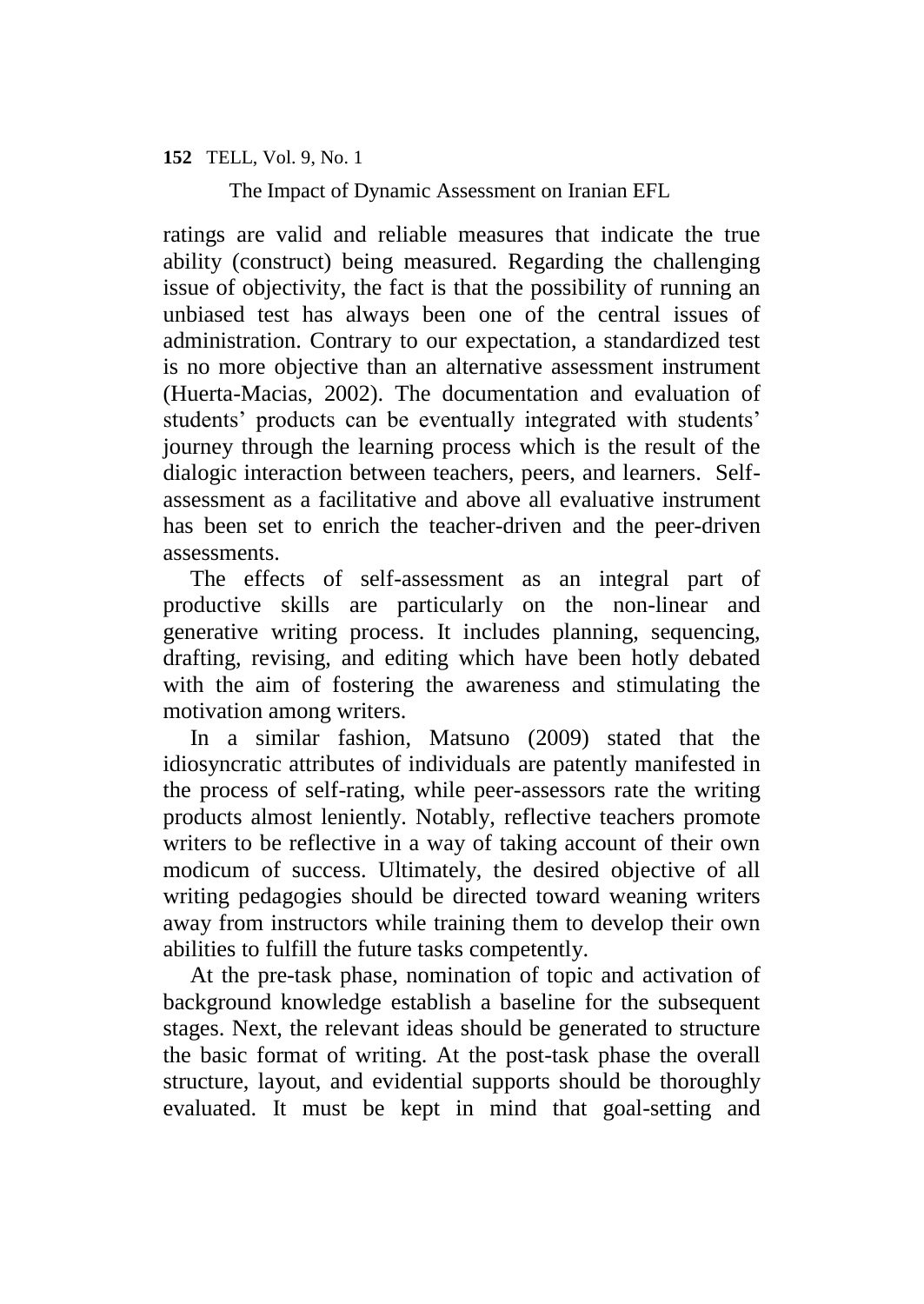responding to students' writing are substantial components of writing. The purpose behind shaping feedback heavily relies on raising the awareness of learners and fostering their improvement. Correcting errors is a demanding task on the part of the teacher, peer, and learner and in the case of misapplications may bring the counterproductive results. The assessors who are making a sound decision in terms of "whens," "whos," "whichs," and "hows" of error feedback should employ a series of diverse approaches embedded in the pedagogical contexts. Hyland (2003) states that some experts believe that errors should be totally prohibited due to the fossilization phenomenon and bad habit formation (e.g., Higgs and Clifford, 1982; Lalande, 1982). However, others give a priority to the selective type of error correction (Bates et al., 1993; Ferris, 1995c; Henddrickson, 1978). In this case, those errors that impede communication of meaning and cause misunderstandings and misinterpretations should be eliminated. In a radical view, some may have a strongly held belief in tolerance of errors instead of correcting malformed pieces of information while hampering students' progress in writing due to the debilitating effect of such a direct error correction (Cook, 1991; Corder, 1981; Krashen, 1984; Selinker, 1992; Truscott, 1996). One of the salient features of the effect of raters' (peerraters, self-raters) training on their evaluation of the writing ability is predominantly relevant to calling attention to errors. Direct means of error correction may have a variety of forms, including crossing out redundant parts and interpolating the correct forms that are especially applicable at the lower proficiency level. However, in some cases, indirect ways of correction may be desirable, specifying the location of errors or labeling specific errors with regard to the particular features of violation that are exclusively more challenging at the higher level of mastery (Kroll, 2001; Hyland, 2003). Learners may erroneously equate progress with an increase in accuracy,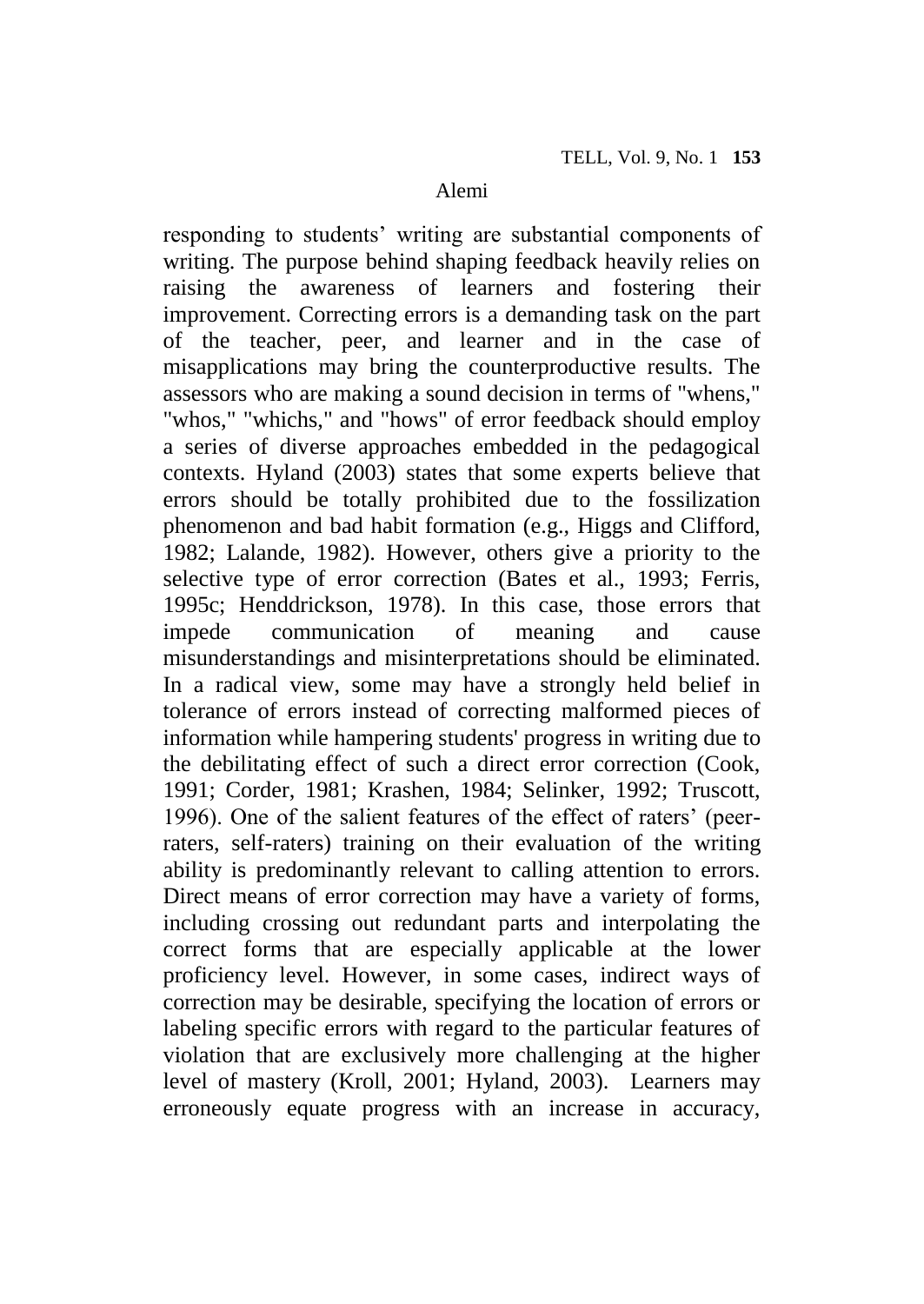The Impact of Dynamic Assessment on Iranian EFL

despite the fact that the acquisition of new knowledge during the transitory stages may proportionally increase the possibility of making errors confronting ambiguities and uncertainties. On the contrary, the possibility of making errors may be minimized during the learning plateau at the cost of blockage of communication Yule, Damico and Hoffman (1987 cited in Harris, 1997).

Eventually, the inseparability of instruction and assessment as a distinguishing feature of Dynamic Assessment in education has been in vogue recently. Therefore, there is a need of studies on DA in the development of L2 writing in education system.

# **3. Purpose of the Study**

Studies of DA's implications for problems particular to the development of  $L_2$  writing have been paid less attention, and there is a lot of room to work on it. Thus, this study was designed to investigate the relationship among students' self scores, teacher scores, and self assessment in pre-DA, post-DA, and between pre-DA and post-DA of this study. Thus, this study was designed to investigate the following research questions:

- 1.Is there any relationship among students' self scores (students rate their writings), teacher scores, and selfassessment (students assess their writing ability in a questionnaire) in the pre-DA phase?
- 2.Is there any relationship among students' self scores, teacher scores, and self-assessment in the post-DA phase?
- 3.Is there any relationship between students' pre-DA selfscores, teacher's scores, and self-assessment and those of their post-DA?

# **4. Methodology**

# **4.1Participants**

This study was conducted on 22 freshman engineering students at one of the state universities in Iran. The participants consisted of 11 males and 11 females whose age ranged from 18 to 20.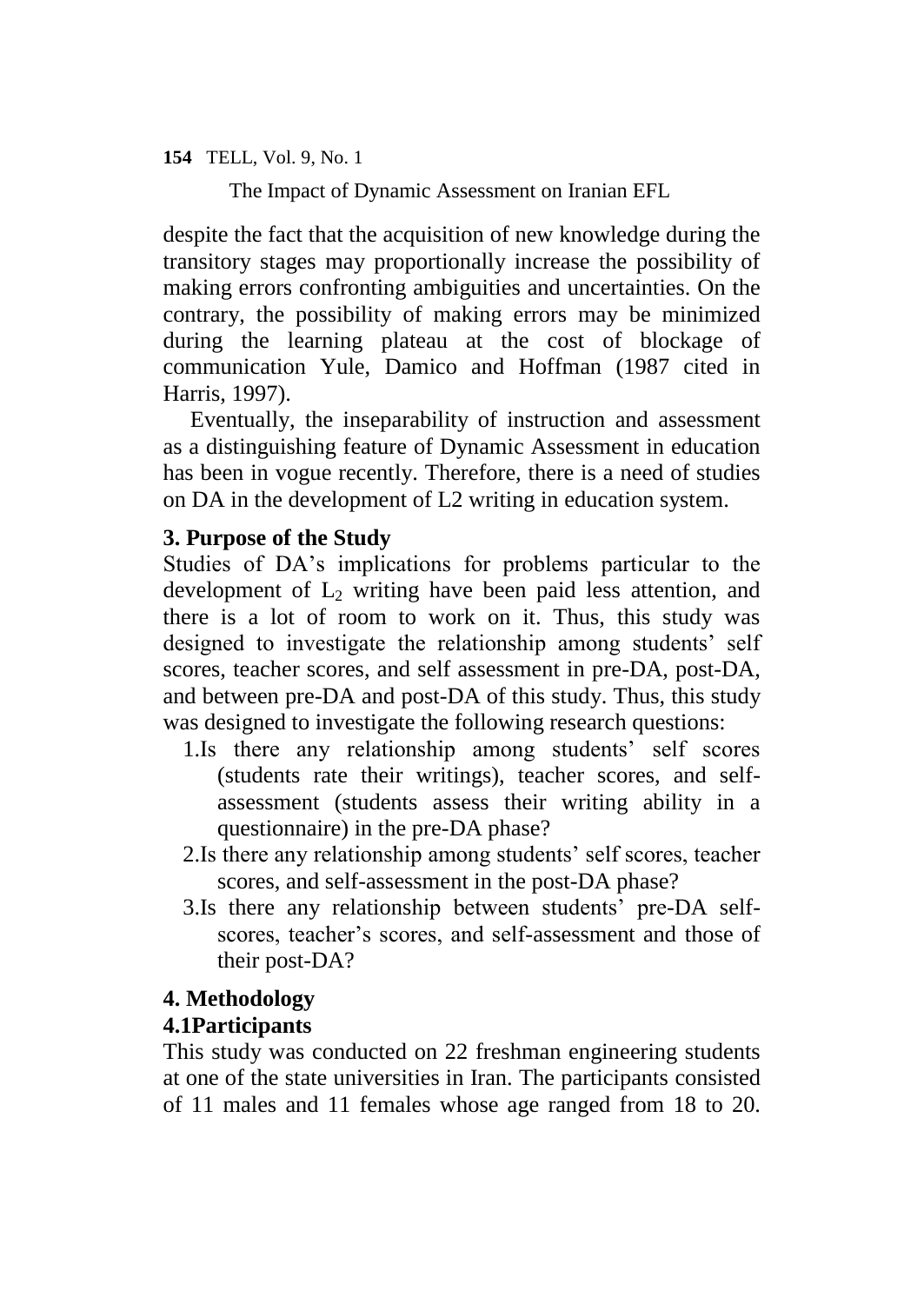The course was General English, a three- credit course that met for three classroom hours per week in a fourteen-week semester.

### **4.2 Instruments**

Two instruments have been used in this study, namely, asking the students to write about seven topics such as globalization, corporal punishment, and co-education (as pre-test, treatment, and post-test) and a self-assessment questionnaire which was adapted from Bandura's (1995) Self-Efficacy Scales (with reliability of .86) and then modified (with reliability of .88). The questionnaire included 11 items about students' judgments of their abilities in academic writing regarding composition, grammar, usage, and mechanical skills. The students responded on a five-point likert scale ranging from 1 (no confidence at all) to 5 (completely confident).

# **4.3 Data Collection Procedure**

Data collection procedure is as follows:

*Pre-DA/Pre-test Phase:* In the first session, students took a pre-test writing a paragraph in half an hour in English about why they chose their university and their major. The reason of choosing this topic was due to their ability of writing about it spontaneously. They were not allowed to use Dictionaries; therefore, they had to rely for word meaning on strategies such as making predictions. And then they scored their own papers for self-rating and filled out a self-assessment questionnaire (on the 5-point scale ranging from 1 ("poor") to 5 ("excellent") .The instrument took about 5 minutes to complete, and it was a record of their skills at the beginning of the course.

*Treatment/Mediation Phase:* In the second session, the researcher corrected their papers based on criteria of error categories which were consulted with other error analysis specialists. The criteria were writing organization, and language errors, such as word choice, verb tense, verb form, word form, articles, singular-plural, pronouns, fragments, punctuation,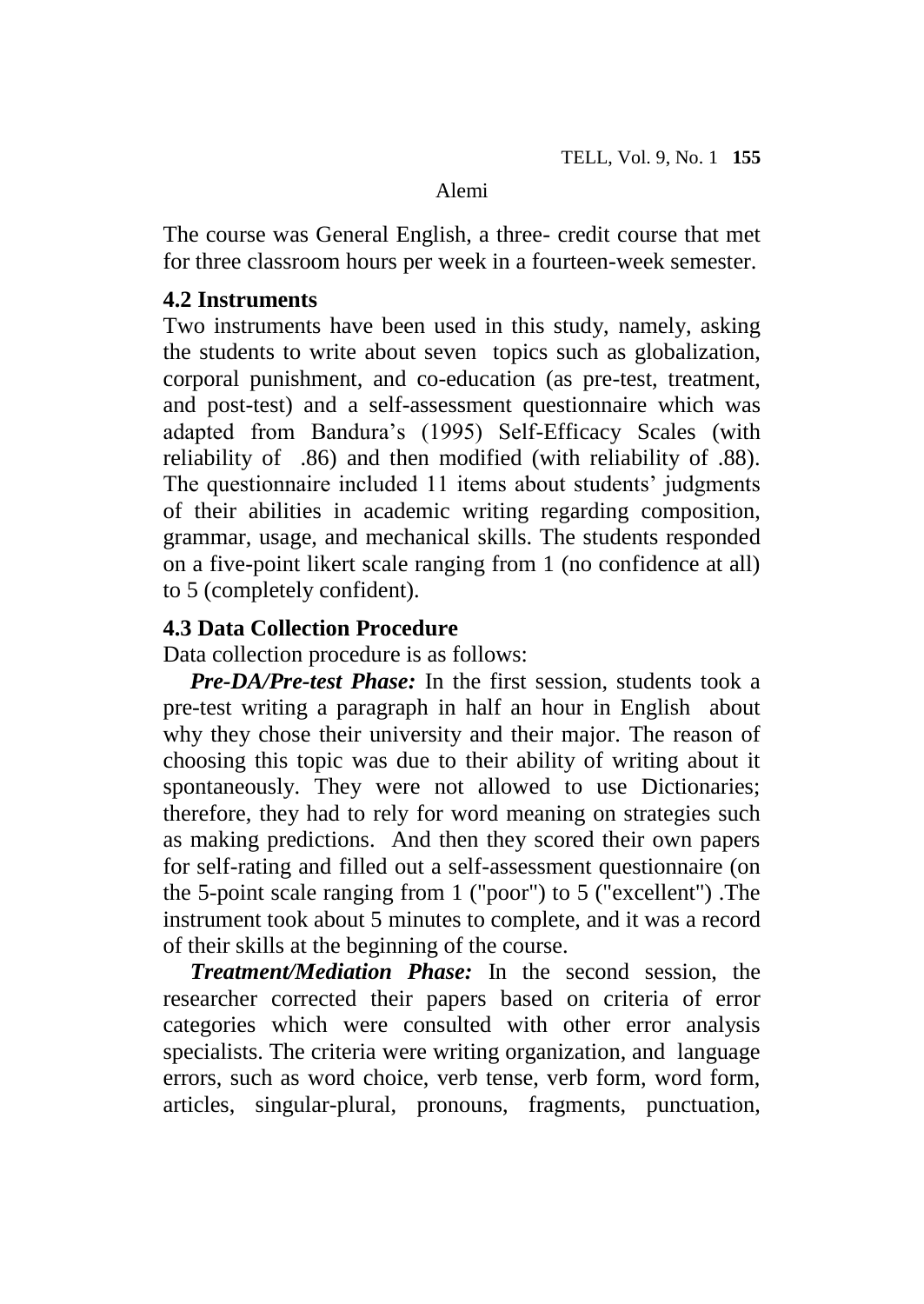The Impact of Dynamic Assessment on Iranian EFL

spelling, sentence structure, idioms, and subject-verb agreement. Then the students' scores were compared with that of the researcher in order to raise consciousness among them about the difference between their scores. Given feedbacks were continuously negotiated between the researcher and the students to encourage the learners to function at their potential level of ability. Next, the researcher assigned another topic based on assigned readings of their textbook. For seven sessions the students wrote seven draft essays on varied topics and submitted their assignments in courseware (an academic forum at the university site). Each time the researcher and the students scored the papers and negotiated all feedbacks to facilitate the L2 writer's accurate use of English writing.

*Post-DA/post test Phase***:** At the last session, the researcher asked the students to write the last topic (what they had learned from their English class during the term) as the post-test in the class. And then they scored themselves for self-rating based on the feedbacks they received for assessing their writing process during the semester, and filled out a self-assessment questionnaire. At the same time, the researcher scored the last papers.

# **4.4 Data Analysis**

Cronbach's Alpha was run to calculate the reliability of the selfassessment questionnaire and the result was .66 in pretest and .79 in posttest, respectively. It indicates that the uniformity increased among students' writing after the treatment. Descriptive statistics (mean and standard deviation) of the selfassessment questionnaire, students' self-rating, and teacher rating was also analyzes. Then, the researcher examined the relationship between students' self-rating, teacher scores, and students' self-assessment in the pretest and posttest. Moreover, correlation was conducted to examine the relationship between students' self-rating in the pretest and posttest, students' selfassessment in the pretest and posttest. Finally, t-tests between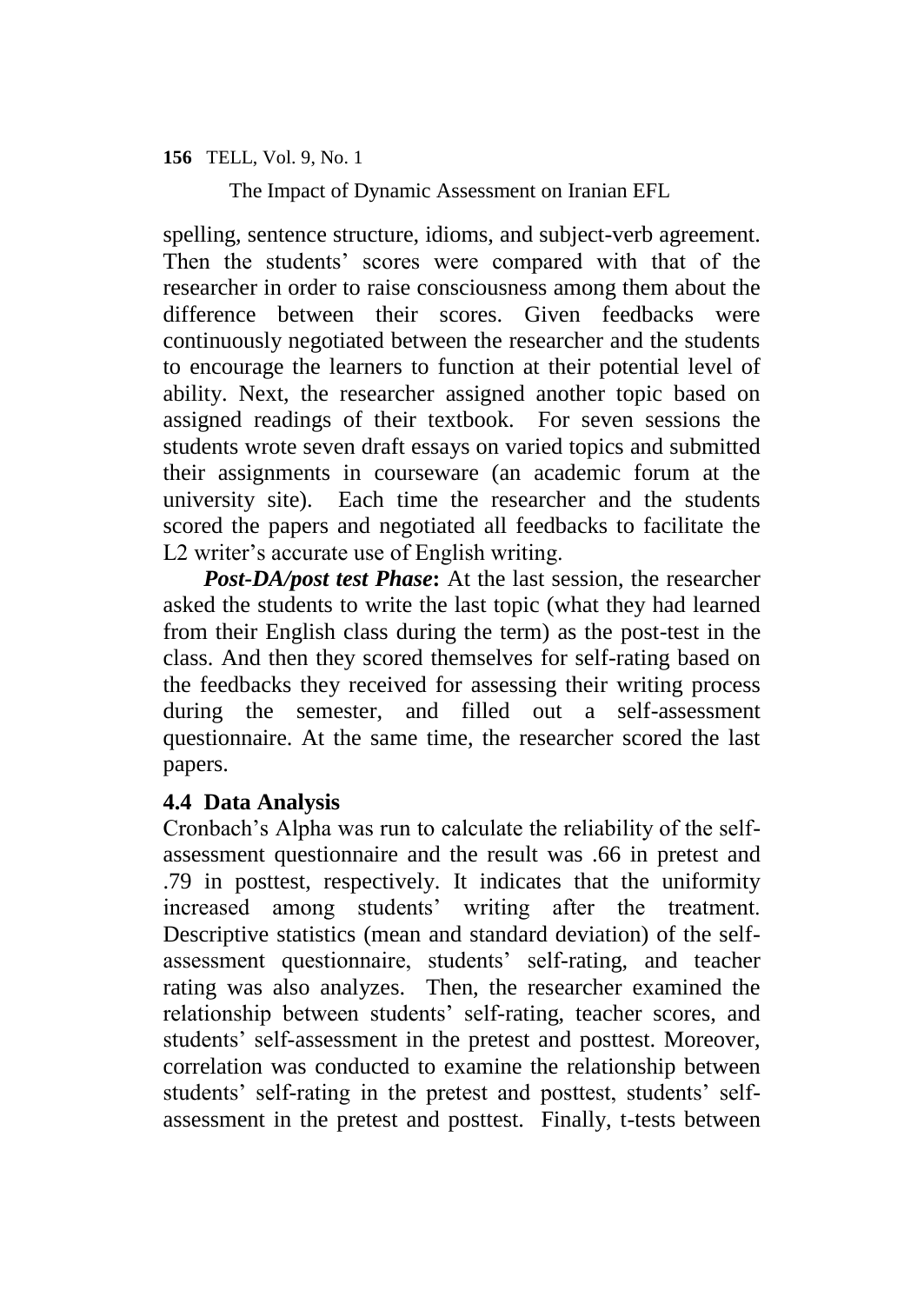teacher rating in the pretest phase and that in the posttest phase, students' pre self-rating scores and post self-scores were run to see if there were any significant differences. It is worth to mention that gender has not been taken into account in this study.

# **4.5 Results**

The results of the pre-course phase and post-course phase in order to answer our three research questions are reported in this section.

# **4.6 Pre-course Phase: The Relationship among Self-Assessment, Self-rating, and Teacher Rating**

First, descriptive statistics on self-assessment, students' selfrating, and teacher rating are given in order to investigate the relationship among the variables. As Table 1 depicts, students' general self-assessment of their writing ability was an average of 3.28 on a 5-point Likert scale.

Table 1

*Descriptive statistics for pre-course self-assessment*

|                                                                   |         |  |      | Mean N Std. Deviation Std. Error Mean |
|-------------------------------------------------------------------|---------|--|------|---------------------------------------|
| Pre-course Self-assessment                                        | 3.28 22 |  | .397 | .085                                  |
| The result of students' self-assessment of the individual         |         |  |      |                                       |
| components showing their writing ability (Table 2) reveals that   |         |  |      |                                       |
| they evaluated themselves as having the highest ability in Item 4 |         |  |      |                                       |
| $(M=3.68)$ , as shown below:                                      |         |  |      |                                       |

*Item 4: I can write simple sentences with good grammar.*

However, they ranked themselves as lowest in Item 7 (M=2.18), which was concerned with the use of idioms and expressions:

*Item 7: I can correctly use idioms and expressions in my composition.*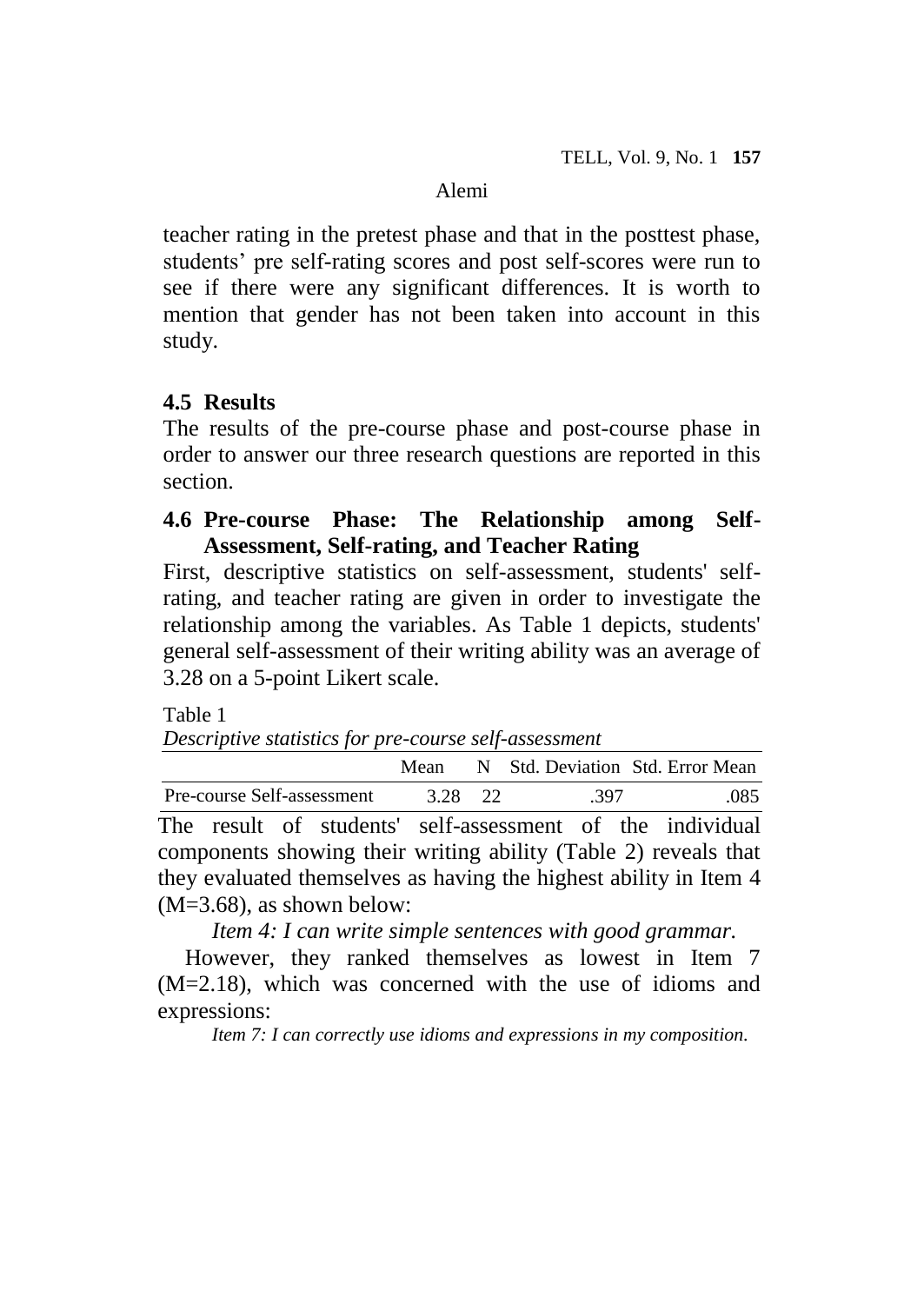The Impact of Dynamic Assessment on Iranian EFL

#### Table 2

*Descriptive Statistics for Pre-Course Self-Assessment Items*

|                                             |  |             | N Mean Std. Deviation |
|---------------------------------------------|--|-------------|-----------------------|
|                                             |  | 01 22 3.59  | .503                  |
|                                             |  | 02 22 2.86  | .710                  |
|                                             |  | Q3 22 3.59  | .666                  |
|                                             |  | 04 22 3.68  | .839                  |
|                                             |  | 05 22 3.64  | .790                  |
| Pre-course Self-assessment Items Q6 22 3.23 |  |             | .752                  |
|                                             |  | Q7 22 2.18  | .733                  |
|                                             |  | 08 22 3.55  | .739                  |
|                                             |  | 09 22 3.55  | .671                  |
|                                             |  | 010 22 2.95 | .653                  |
|                                             |  | Q11 22 3.23 | .528                  |

Item 4, among high-ability items, is within the Language Section of the self-assessment questionnaire. This selection shows that general English students are highly confident in writing simple sentences in English since writing individual sentences with correct grammar is one of the important points in high school English education and in many of the general English courses for university students. However, the lowest rank belonged to correct use of idioms and expressions in compositions. This self-assessment is in line with the low ability of general English students in using idioms and expressions due to the lack of attention to this part in their previous English education in high school and general English courses in universities which are basically focused on grammatical knowledge and non-idiomatic lexical knowledge. Self-rating was the second variable in the pre-course phase. In fact, they were asked to write a composition and then rate it on a 5-point scale of 1 (very poor) to 5 (excellent) in the self-rating part. Table 3 shows that they gave the average of 3.36 to their writing.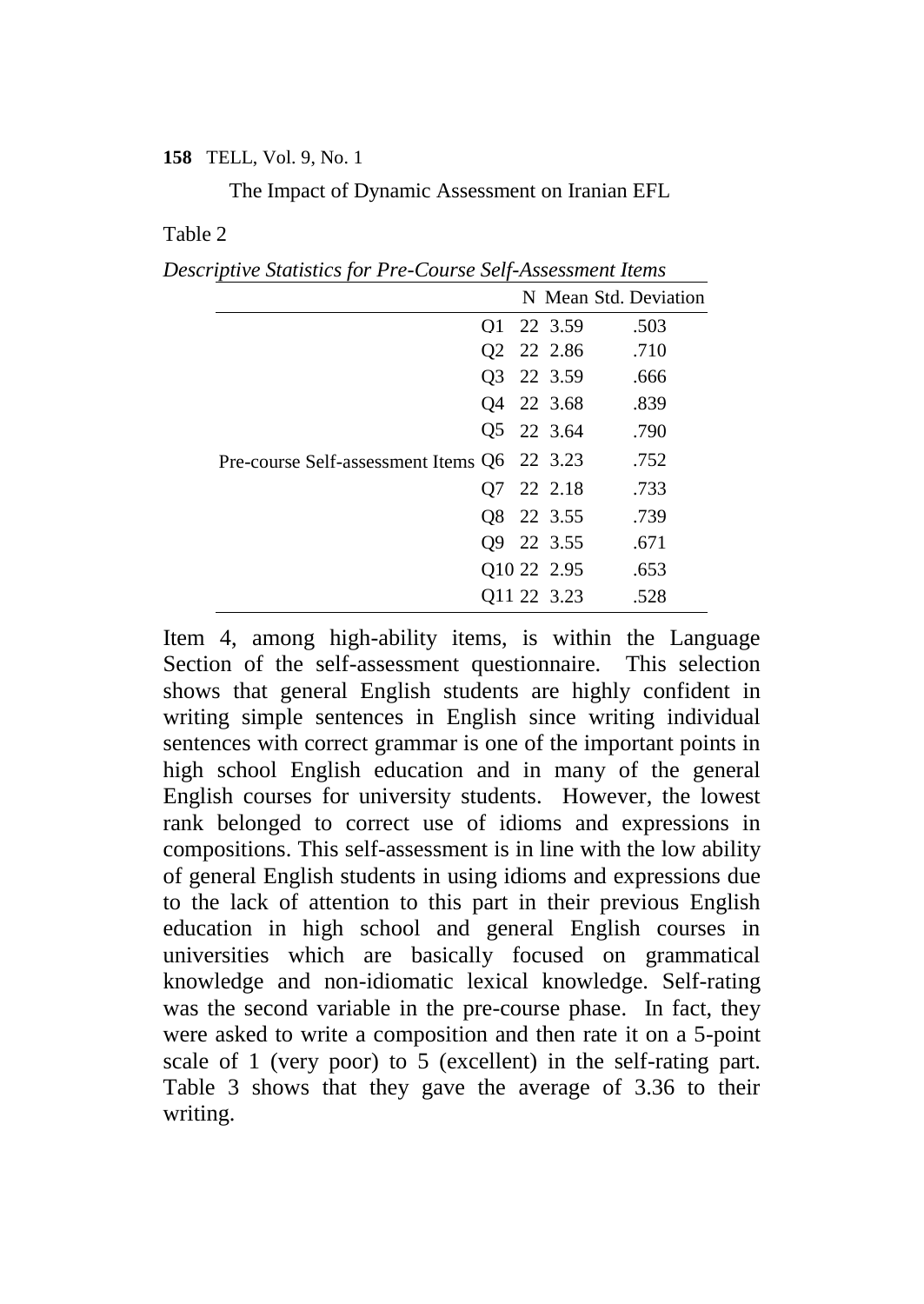| Table 3                                           |         |         |                                  |
|---------------------------------------------------|---------|---------|----------------------------------|
| Descriptive Statistics for Pre-Course Self-Rating |         |         |                                  |
|                                                   | Mean    |         | N Std. Deviation Std. Error Mean |
| Pre-course Self-rating                            | 3.36 22 | 1 1 7 7 | .251                             |

The average of their ratings (3.36) is high revealing that they had high opinion of themselves regarding their writing performance in their pre-test. It also showed consistency in their evaluation of their general writing ability prior to writing task performance which was nearly the same average, i.e. 3.27. The similarity of the averages shows that the students cannot change their general perception of their writing ability expressed through self-assessment. However, just similarity of the averages may be misleading, and the correlational study shows whether the two sets of scores are interrelated.

Comparing students' self-assessment and self-rating with teacher rating examines the accuracy of the first two against teacher rating. Table 4 shows the finding related to teacher rating, and the average score the teacher gave to students' writing task in the pre-course phase was 2.36. This reveals that the teacher's evaluation of students' writing performance is much lower than students' self-assessment and self-rating, and it proves students' over-evaluation of their language skills, which is a feature of students at the low-proficiency level.

#### Table 4

*Descriptive Statistics of Pre-Course Teacher Rating*

|                                   |  |      | Mean N Std. Deviation Std. Error Mean |
|-----------------------------------|--|------|---------------------------------------|
| Pre-course Teacher Rating 2.36 22 |  | .790 | .168                                  |

In order to answer the first research question completely, beside these descriptive findings, the calculation of the correlations among the three variables of self-assessment, self-rating, and teacher rating is required. As shown in Table 5, the correlation between students' self-assessment and their task-specific self-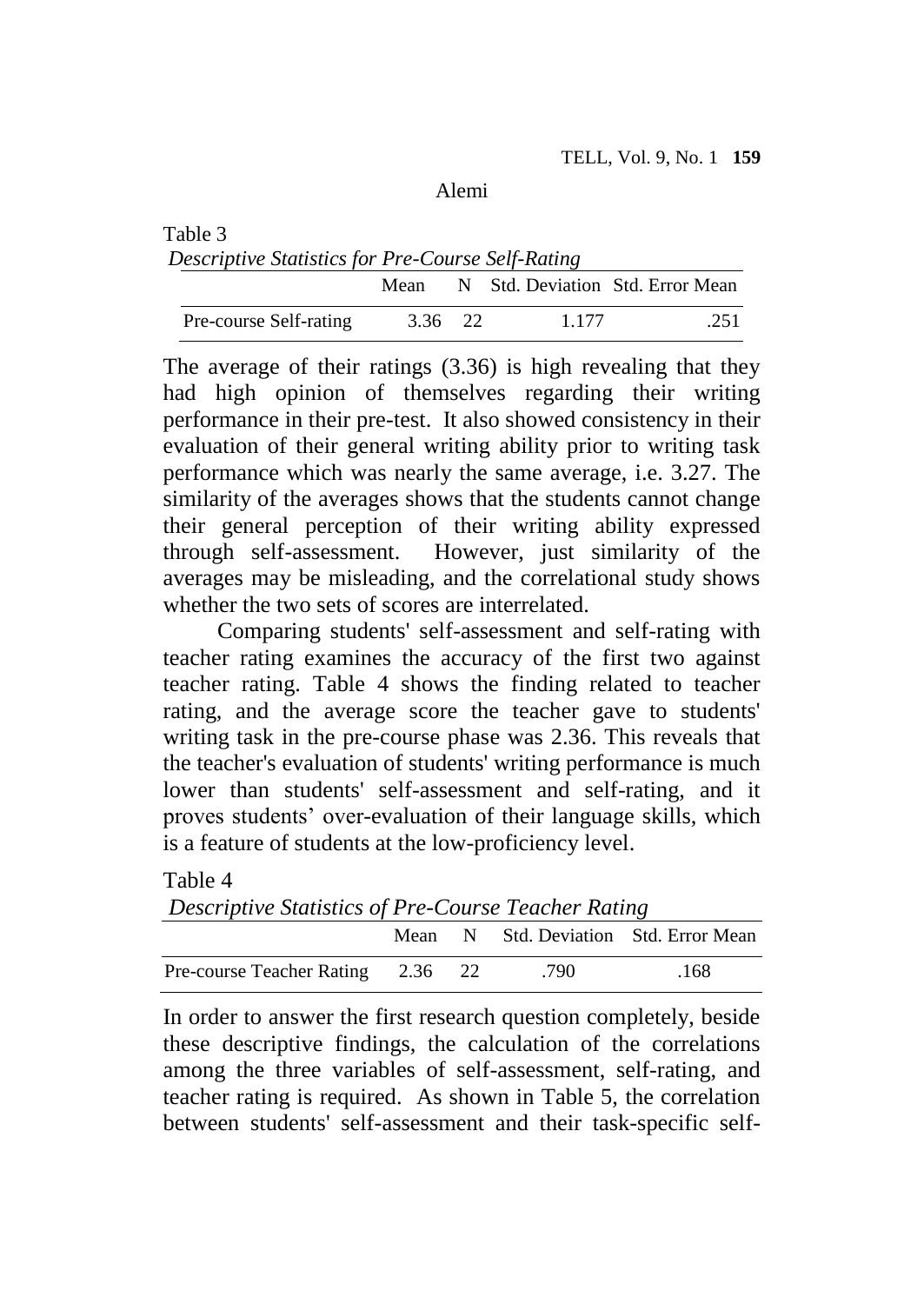The Impact of Dynamic Assessment on Iranian EFL

rating is .23, and it's not significant at the  $p<.05$ . The correlation between students' self-assessment and teacher rating (.31) was not significant either. However, a significant correlation (.62\*\*) was realized between students' self-rating and teacher rating.

Table 5

*Correlations Among Pre-course Self-assessment, Self-rating, and Teacher Rating*

|                                |                        | Pre-course<br><b>Teacher Rating</b> | Pre-course Self-<br>assessment |
|--------------------------------|------------------------|-------------------------------------|--------------------------------|
|                                | Pearson<br>Correlation | $.620**$                            | .237                           |
| Pre-course Self-rating         | Sig. (2-tailed)        | .002                                | .287                           |
|                                | N                      | 22                                  | 22                             |
| Pre-course Self-<br>assessment | Pearson<br>Correlation | .312                                | .276                           |
|                                | Sig. (2-tailed)        | .157                                | .214                           |
|                                | N                      | 22                                  | 22                             |

The reasons behind lack of significant correlation between students' self-assessment and their task-specific self-rating on the one hand and self-assessment and teacher rating on the other may lend support to the fact that first, students in the Iranian ELT context have a false understanding of their writing ability in their self-assessment. Second, ELT students don't have a proper understanding of self-rating and self-assessment scales.

However, the correlation between students' self-rating and teacher rating is statistically significant  $(r=.62, p<.05)$ . This finding shows that when the students rate a writing task they have performed, they evaluate their writing ability in their piece of writing more logically. Consequently, their rating approaches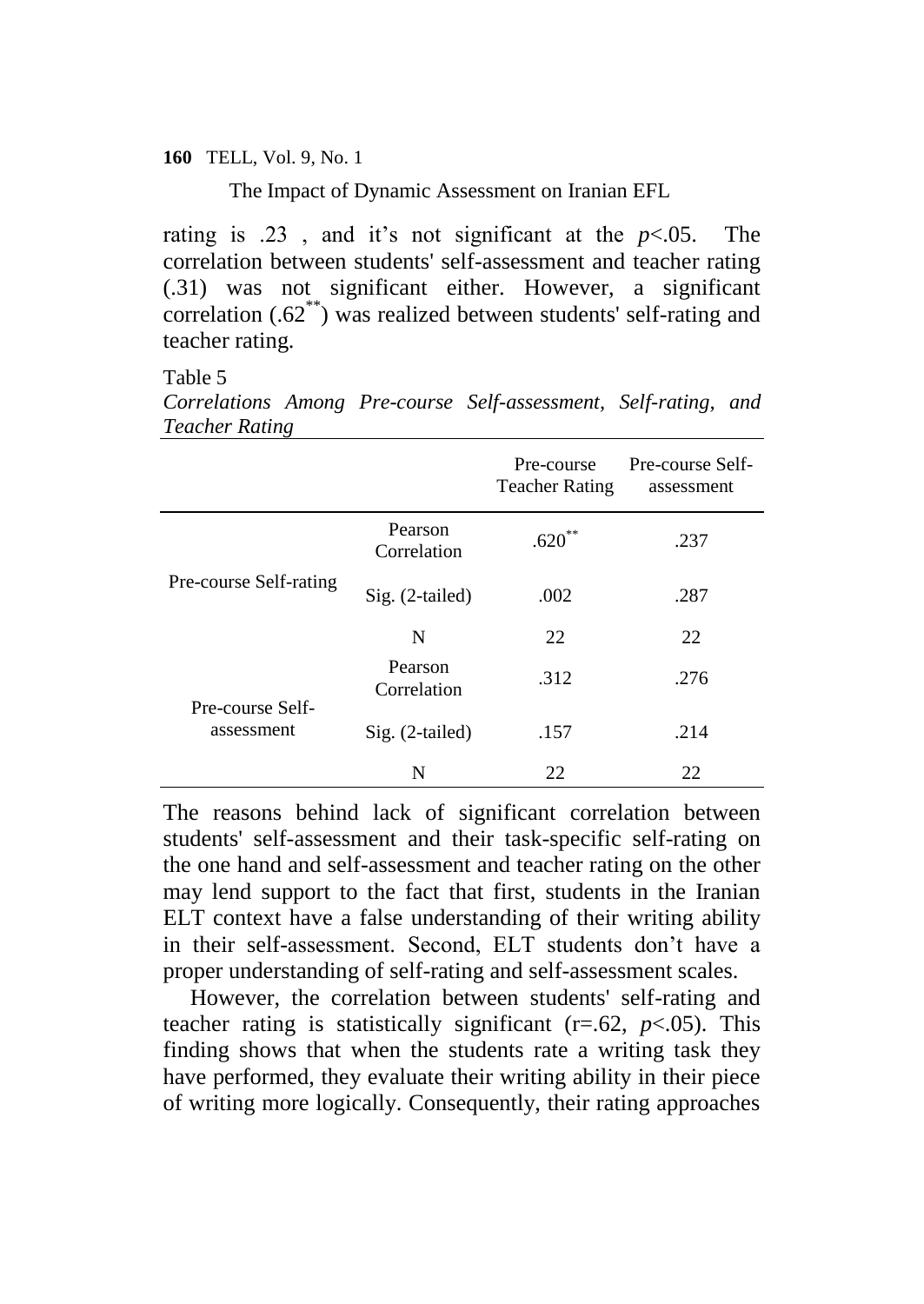to teacher rating, and subsequently task-based ratings are more likely to correlate with each other.

# **4.7 Post-course Phase: The Relationship among Selfassessment, Self-rating, and Teacher Rating**

The second objective of this study was to examine the relationship among students' self-assessment, students' selfrating, and teacher rating. Therefore, first averages of these three ratings are reported, and then the correlational indexes show the relationships among these three variables in the post-course phase of the study. During the term, there was a dynamic assessment of their writing, and there was a dialogic interaction between the teacher and the students on the accuracy of their self-ratings against teacher ratings.

As shown in Table 6, the self-assessment average at the end of DA-based writing course reached to 3.31. Unfortunately, **c**ompared with the average of 3.27 for pre-course selfassessment, there was not a big change in students' selfassessment of their writing ability in spite of receiving training.

### Table 6

*Descriptive Statistics of Post-course Self-Assessment*

|                                     |  | Std.<br>Mean N Deviation Error | -Std.<br>Mean |
|-------------------------------------|--|--------------------------------|---------------|
| Post-course Self-assessment 3.31 22 |  | - 347                          | .085          |

An investigation of students' self-assessment of their writing ability, as revealed through the self-assessment questionnaire, depict that the students' highest evaluation of their writing ability is on Item 4 ( $M = 3.64$ ), evaluating their ability to write simple sentences with good grammar**.** Therefore, the participants considered themselves to have the highest ability in writing simple sentences with good grammar because of grammar-based English language teaching and testing in Iran.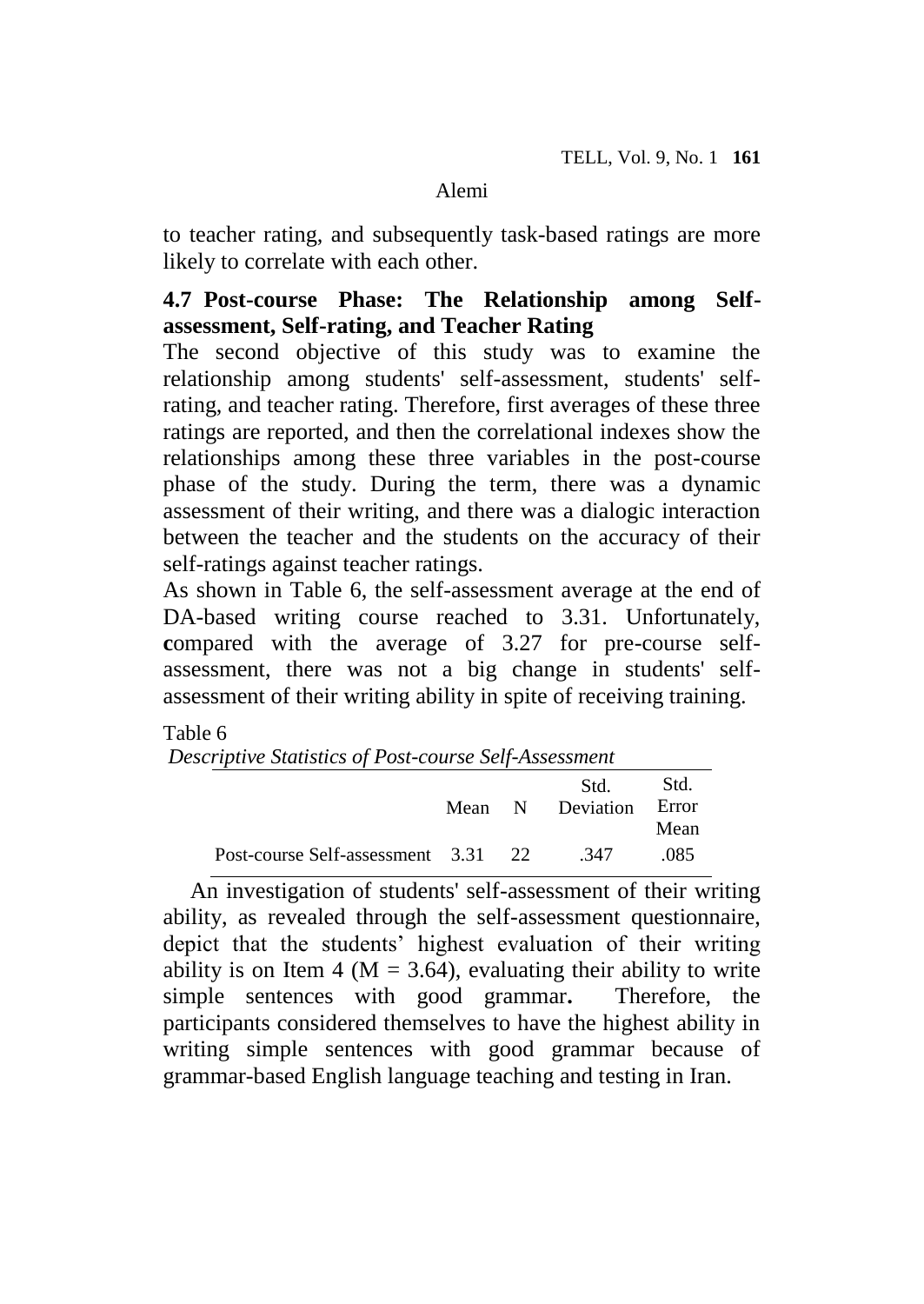The Impact of Dynamic Assessment on Iranian EFL

#### Table 7

*Descriptive Statistics for Post-Course Self-assessment Items*

|                                       | A1             | 22 | 3.59 | .666 |
|---------------------------------------|----------------|----|------|------|
| Post-course Self-<br>assessment Items | A2             | 22 | 3.14 | .774 |
|                                       | A3             | 22 | 3.55 | .739 |
|                                       | A4             | 22 | 3.64 | .790 |
|                                       | A5             | 22 | 3.59 | .666 |
|                                       | A <sub>6</sub> | 22 | 3.36 | .727 |
|                                       | A7             | 22 | 2.36 | .790 |
|                                       | A8             | 22 | 3.23 | .813 |
|                                       | A <sub>9</sub> | 22 | 3.59 | .666 |
|                                       | A10            | 22 | 3.23 | .813 |
|                                       | A              | 22 | 3.18 | .501 |

Item 7 which relates to the ability to correctly use idioms and expressions in compositions received the lowest with the average of 2.36. Since it was the lowest rank in the pre-course phase of self-assessment as well, it shows it's the most difficult part for EFL students. The reasons could be the very low weight given to idioms and expressions in high school and university general English courses in one hand and linguistic variation in the idiomatic expression of concepts in Persian and English on the other.

The average of Students' self-rating of their writing ability is 3.45 (Table 8). This rate is higher than that of their selfassessment in the post-course phase. As shown in Table 9, the average of teacher score is 2.77, and the self-rating average shows a much higher rate. The lower average score of teacher shows that EFL students are not aware of complicated nature of writing ability and subsequently tend to overrate their writing performance.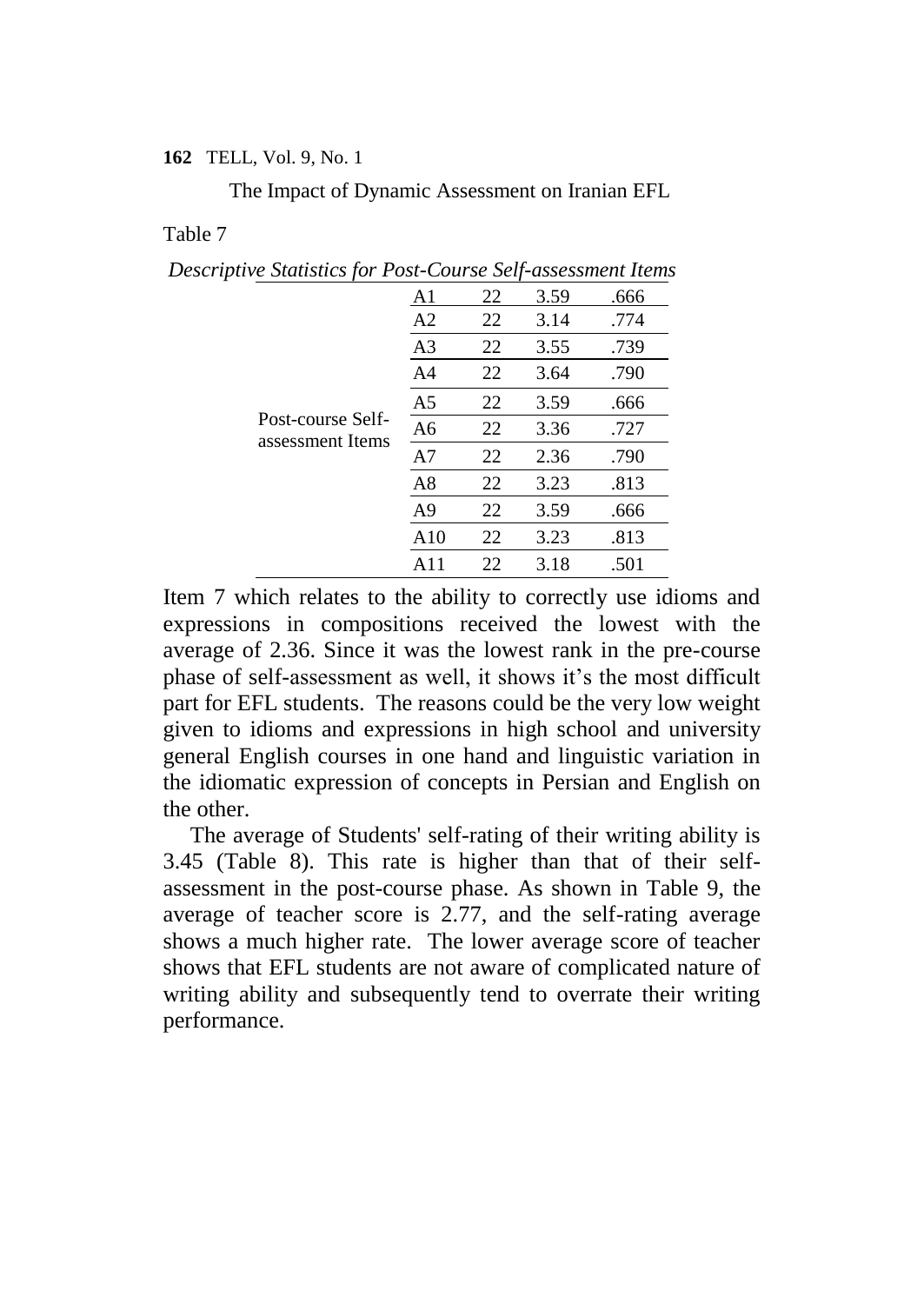Table 8

*Descriptive Statistics of Post-Course Self-Rating* Mean N Std. Deviation Std. Error Mean

1 3.45 22 .800 .171

Table 9

*Descriptive Statistics of Pre-Course Teacher Rating*

|                                         | Mean N | Deviation Mean | Std. Std. Error |
|-----------------------------------------|--------|----------------|-----------------|
| Post-course Teacher Rating 2.77 22 .973 |        |                | .207            |

A correlational analysis was done to find the relationships among the three variables in the post-course phase. As shown in Table 10, the results show the correlational index of .540 between students' post-test self-assessment and their post-test self-rating of their writing ability which is statistically significant at  $p<.05$ . This finding reveals that the students' general assessment of their writing ability went hand in hand with their task-specific rating of their writing ability after taking the DA-based writing course. This is highly prominent because it shows that the same criteria were involved in general assessment and the task-based assessment of their writing ability. In spite of the match or mismatch between these two ratings and teacher rating, this finding proves the effect of dynamic assessment on the students' assessment ability in both off-task and on-task situations because they gain insights into their writing ability throughout the DA-based course.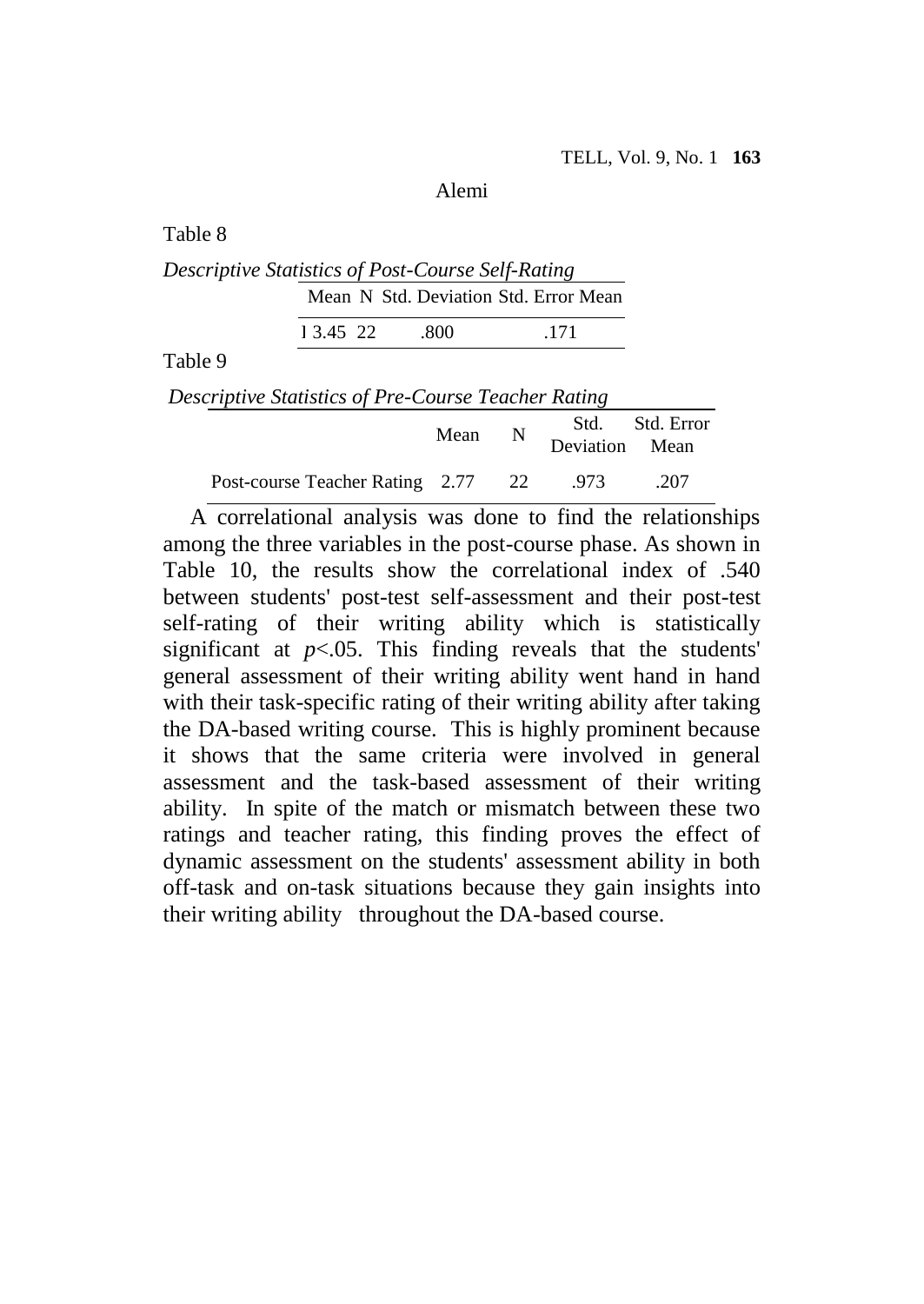The Impact of Dynamic Assessment on Iranian EFL

#### Table 10

*Correlations Among Post-Course Self-assessment, Self-Rating, and Teacher Rating*

|                                             |                        | Pre-course<br><b>Teacher Rating</b> | Pre-course Self-<br>assessment |
|---------------------------------------------|------------------------|-------------------------------------|--------------------------------|
| Pearson<br>Post-course Self-<br>rating<br>N | Correlation            | .384                                | $.540**$                       |
|                                             | Sig. (2-tailed)        | .078                                | .010                           |
|                                             |                        | 22                                  | 22                             |
| Post-course Self-                           | Pearson<br>Correlation |                                     | $.472*$                        |
| assessment                                  | Sig. (2-tailed)        |                                     | .027                           |
|                                             | N                      |                                     | 22                             |

Furthermore, the correlation between students' self-assessment and the teacher rating of their writing ability was significant (.472). This finding again is the evidence to the effect of the DAbased writing course on students' awareness of their writing ability and subsequently the closer approximation of their assessment to teacher rating.

In contrast to the mentioned significant correlations, the correlation between students' self-rating and teacher rating was not significant (.384). The reasons are multiple for this unexpectedly low correlation although the students were expected to gain the insights through the course. The first reason may be due to different scaling in the self-assessment questionnaire and that of self-rating which was based on Uninformed assessment, and that's why it had a lower correlation with teacher rating. The next reason could be the conscious application of the criteria for teacher's rating while the students might have failed to apply rating criteria instructed to them through the DA-based course.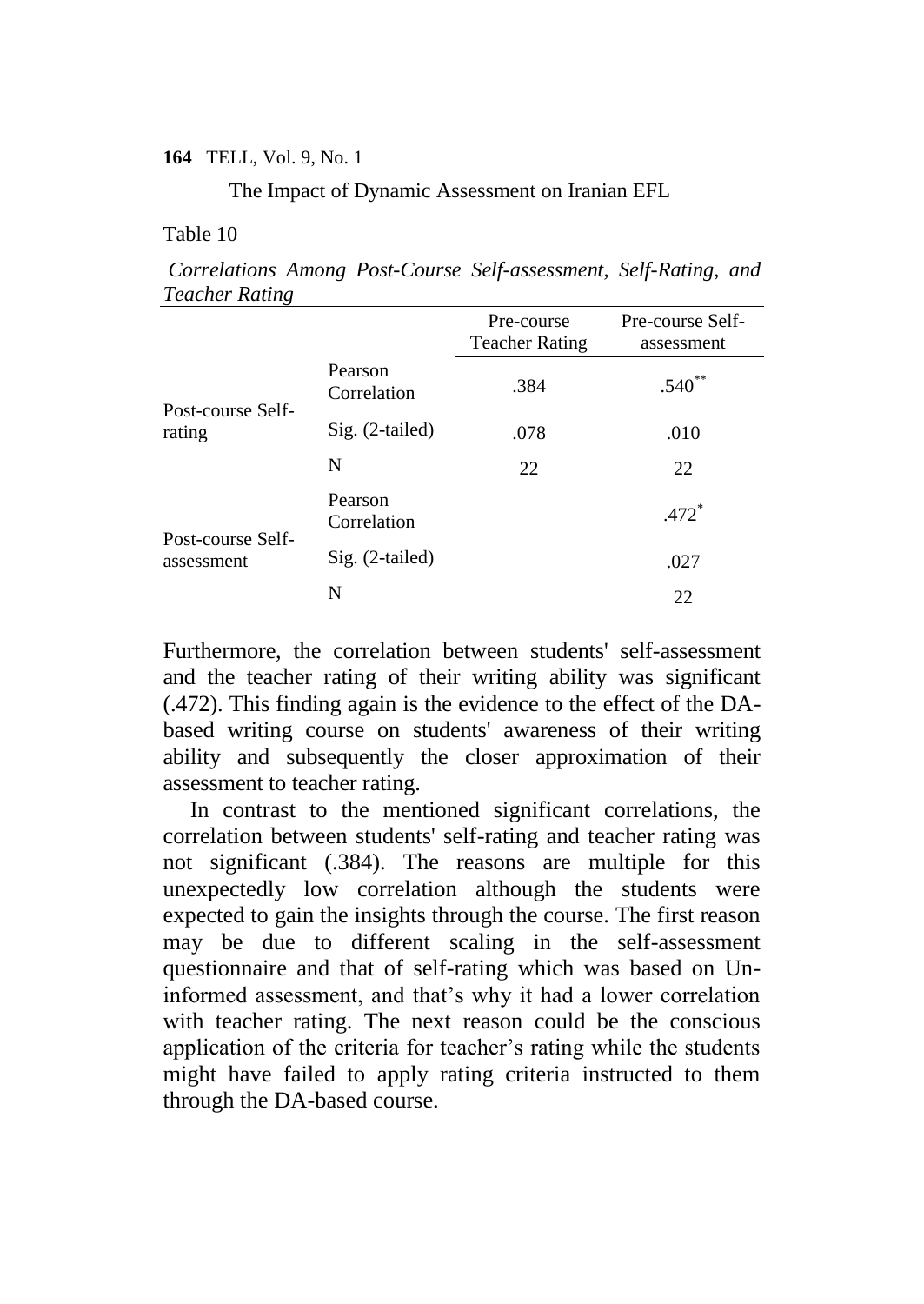# **4.8 Pre-self-assessment and Post-self-assessment Phases: The Impact of Dynamic Assessment on Self-assessment and Selfrating**

In order to examine the effects of a DA-based writing course on the accuracy of EFL students' self-assessment and self-rating and the match of these two with teacher rating, a number of ttests were run for these three variables in the pre-course and post-course. As shown in Table 11, t-test  $(t = -.44, df = 21)$ reveals that there is not a significant difference between the mean scores of pre-course  $(M = 3.27)$  and that of the post-course  $(M = 3.31)$  for students' self-assessment of their writing ability.

These small differences between the two means are reasons to argue for and against the advantages of dynamic assessment. The positive part for dynamic assessment is that the participants gained a better evaluation of their writing ability. While they over-evaluated their ability in the pre-course phase  $(M= 3.36)$ , which was very far from teacher rating  $(M = 2.36)$ , they became more accurate in their self-assessment at the end of the course. In fact, they assessed their post-course ability as 3.31 which was close to the pre-course average of 3.27 despite their improvement in writing throughout the course. They also improved by decreasing the pre-test mismatch between selfassessment (3.27) and teacher rating (2.36) to a smaller difference in rating from 3.31 for self-assessment to 2.77 for teacher rating. The second explanation for benefit of the DAbased course accounts for the decrease in the difference between self-assessment and self-rating as a result of the course. It's worth mentioning that before the start of the course, the students were not aware of the evaluation criteria for good writing. It was the reason of overrating and variation in assessment. Consequently, a mismatch between off-task general selfassessment and on-task self-rating as well as non-significant correlation between the two variables in the pre-test, i.e. before the DA-based instructional course (r = .23**)** were observed.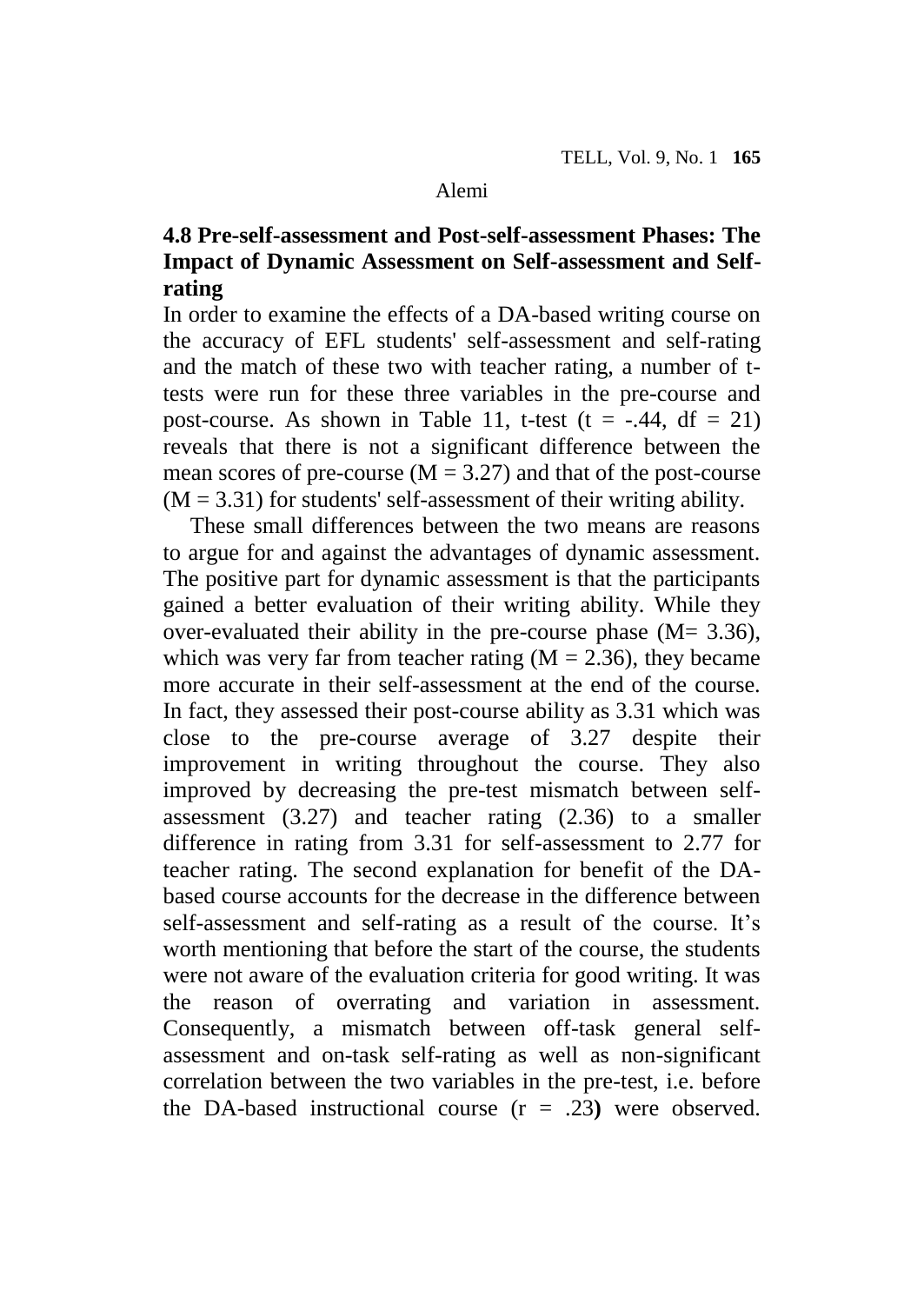The Impact of Dynamic Assessment on Iranian EFL

However, they gained insight into assessment criteria through regular self-assessment and the dialogic discussion between the teacher and the students on the accuracy of their self-assessment at the end of the course.

#### Table 11

| T-tests for Self-Assessment, Self-rating and Teacher Rating |
|-------------------------------------------------------------|
| Doited Differences                                          |

|                                                | Mean         | <b>SD</b> | таней глибіспер<br>Std.<br>Error<br>Mean | 95%<br>Confidence<br>Interval of the<br>Lower Upper |      | t                         | df | Sig.<br>$(2 -$ |
|------------------------------------------------|--------------|-----------|------------------------------------------|-----------------------------------------------------|------|---------------------------|----|----------------|
| Pre-course and Post-<br>course Self-assessment | $-.037$ .389 |           | .083                                     | $-.209$                                             | .135 | $-.448$                   | 21 | .659           |
| Preteacher score -<br>Postteacher score        | $-.409$      | .796      | .170                                     |                                                     |      | $-.762$ $-.056$ $-.2.409$ | 21 | .025           |
| Preselfscore-<br>Postselfscore                 | $-174$       | .650      | .136                                     | $-455$                                              | .107 | $-1.283$                  | 22 | .213           |

The argument against the efficacy of the DA-based writing course on the students' writing awareness is due to the low correlation between self-rating and teacher rating. It reveals that the DA-based course could not provide the students with sufficient insight into writing assessment criteria.

### **6. Conclusion**

The main purpose of this study was to examine general English students' evaluation of their writing ability before and after taking a DA-based writing course. The findings were evidence of the consistent self-rating and teacher-scaffolded dynamic assessment provided general English students with insights into their writing ability which led to their more accurate assessment of their writing ability. This study has a number of advantages for EFL students and teachers. First, the teachers can aware L2 students of the criteria involved in the evaluation of writing. Next,  $L_2$  students need to get involved in self-rating to evaluate their own writing ability and become autonomous. Finally,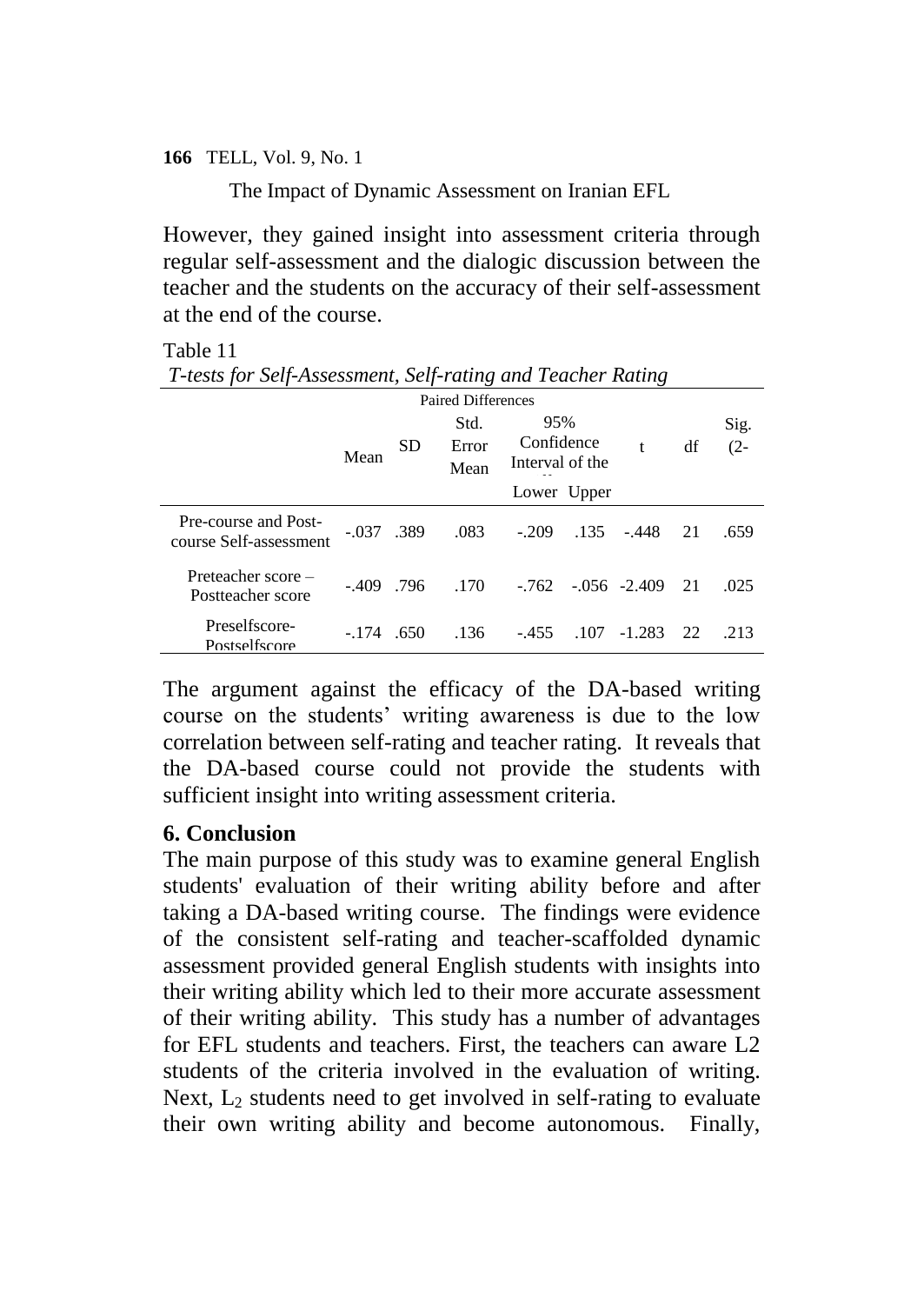since low-level L2 students are to over-assess their writing ability, a DA-based course can help them to get more accuracy in self-assessment.

The next purpose of the study was to find the correlation between teacher rating and student self-rating of writing ability. The results proved the impact of dynamic assessment on the lowering of mismatch between the two variables. When the students received teacher scaffolding and learned the criteria the teacher applied to the evaluation of their writing, their selfrating was more logical. This study suggests that dialogical interaction, dynamic assessment, and teacher scaffolding of the self-rating process can improve the match between teacher rating and students' self-rating.

#### **References**

- Bachman, L. F., & Palmer, A. (1989). The construct validation of selfratings of communicative language ability. *Language Testing, 6*, 14-25.
- Bandura, A. (1995). *Self-efficacy in changing societies*. New York: Cambridge University Press.
- Bates, L., Lane, J., & Lange, E. (1993). *Writing clearly: Responding to ESL compositions*. Boston, MA: Heinle & Heinle.
- Brown, H. D. (2004). *Language assessment: Principles and classroom practice*. White Plains, NY: Pearson Education.
- Brown, J. D., & Hudson, T. (1998). The alternatives in language assessment. *TESOL Quarterly, 32*(4), 653-674.
- Butler, Y. G., & Lee, J. (2010). The effects of self-assessment among young learners of English. *Language Testing, 27*(1), 5-31.
- Cook, V. J. (1991). *Second language learning and language teaching*. London: Edward Arnold.
- Corder, S. P. (1981). *Error analysis and interlanguage*. Oxford: Oxford University Press.
- Donato, R. (2000). Sociocultural contributions to understanding the foreign and second language classroom. In J. P. Lantolf (Ed.), *Sociocultural theory and second language learning*. Oxford: Oxford University Press.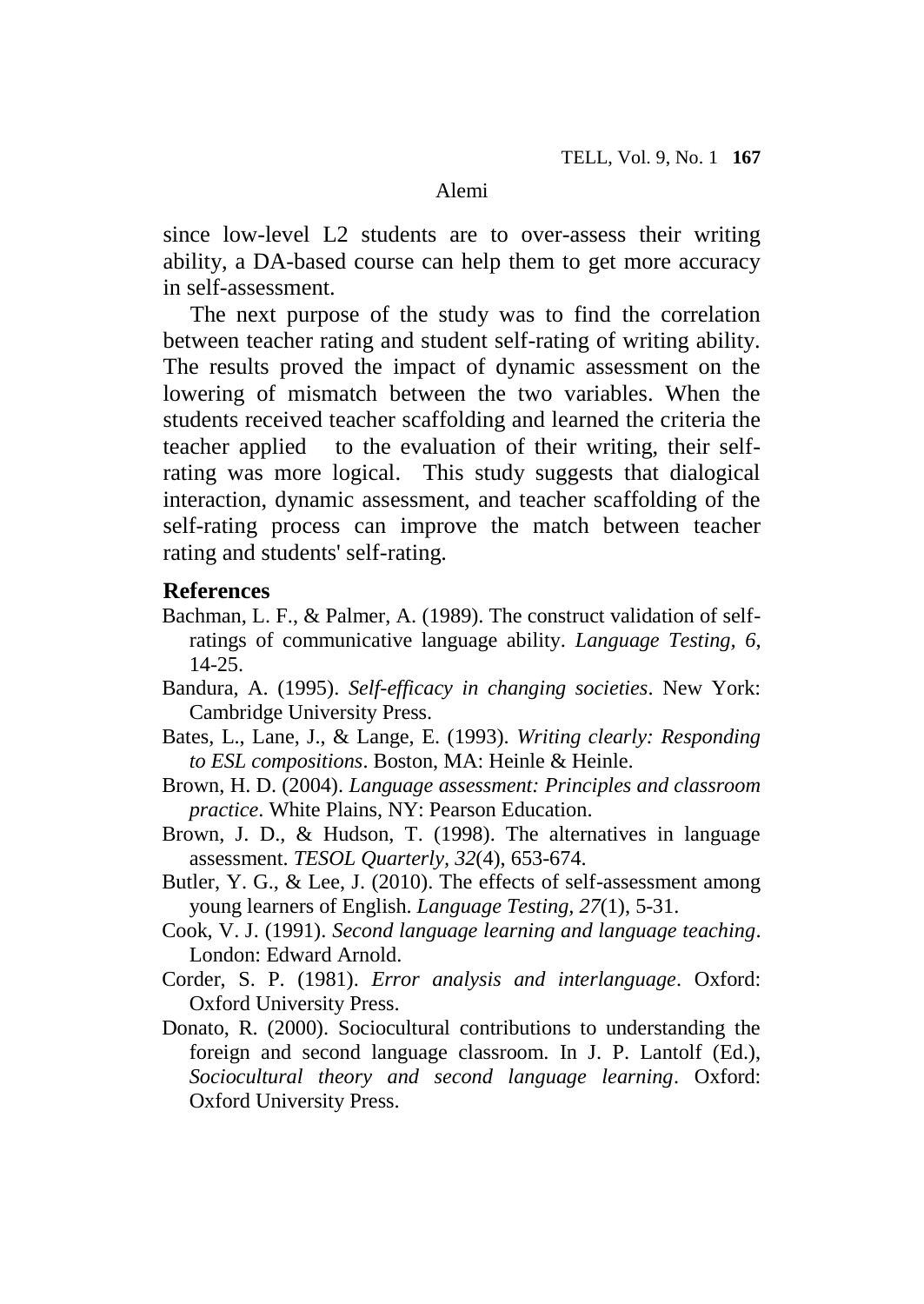The Impact of Dynamic Assessment on Iranian EFL

- Ferris, D. R. (1995). Teaching ESL composition students to become independent self-editors. *TESOL Journal, 4*(4), 18-22.
- Gipps, C. (1994). *Beyond testing: Towards a theory of educational assessment.* London. Falmer Press.
- Harris, M. (1997). Self-assessment of language learning in formal settings. *ELT Journal*, *51*(1), 12-19.
- Haywood, H. C., & Tzuriel, D. (2002). Applications and challenges in dynamic assessment. *Peabody Journal of Education*, *77*(2), 40-63.
- Hendrickson, J. M. (1978). Error correction in foreign language teaching: Recent theory, research, and practice. *The Modern Language Journal, 62*, 387-398.
- Higgs, T., & Clifford, R. (1982). The push toward communication. In T. Higgs (Ed.), *Curriculum, competence, and the foreign language teacher* (pp. 57-79). Skokie, IL: National Textbook Company.
- Huerta-Macias, A. (2002). Alternative Assessment: Response to commonly asked questions. In J.C. Richards & W. A. Renandya (Eds.), *Methodology in language teaching: An anthology of current practice.* Cambridge: Cambridge University Press.
- Hyland, K. (2003). *Second language writing*. Cambridge: Cambridge University Press.
- Hyland, K., & Hyland, F. (2006). *Feedback in second language writing.* Cambridge: Cambridge University Press.
- Krashen, S. D. (1984). *Writing: Research, theory and application.* Oxford: Pergamon Press.
- Kroll, B. (2001). Consideration for teaching an ESL/EFL writing course. In M. Celce-Murcia (Ed.), *Teaching English as a second or foreign language* (3<sup>rd</sup> ed.). Boston, MA: Heinle & Heinle.
- Lalande, J. F. (1982). Reducing composition errors: An experiment. *The Modern Language Journal, 75*, 305-313.
- Lantolf, J. P., & Poehner, M. E. (2004). *Dynamic assessment in the language classroom.* CALPER, PA: The Pennsylvania State University.
- Lantolf, J. P., & Poehner, M. E. (2007). *Language proficiency or symbolic capability: A dialectical perspective*. CALPER, (9), PA: The Pennsylvania State University.